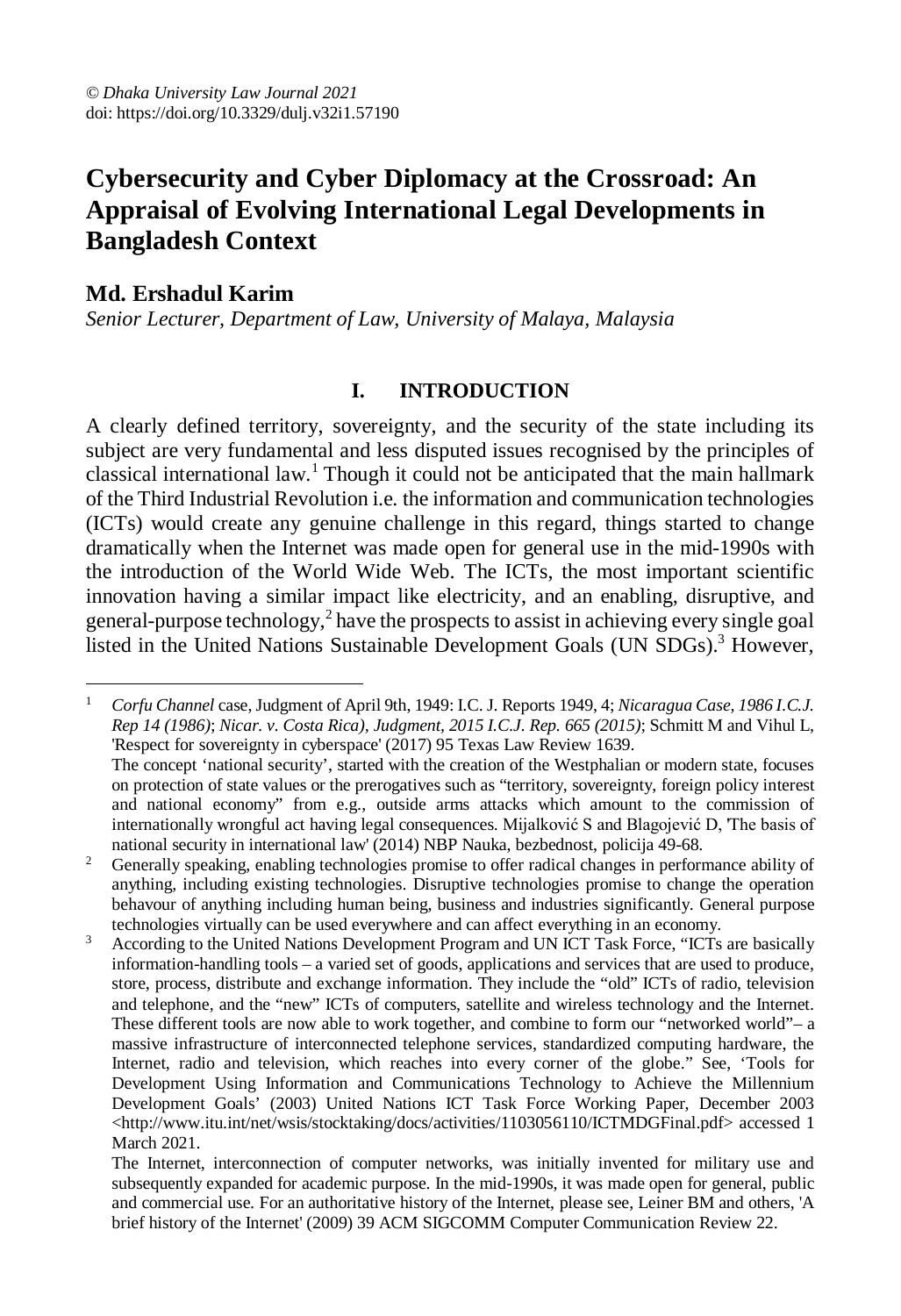the ICTs are dual-use products i.e. can be used for both good and evil purposes, and a conventional product that can be weaponised, very easily available and accessible, and are not expensive like other dual-use products/items such as nuclear technology, arms, and chemicals, etc. While the combination of ICTs and the Internet has shaped the lives of millions in every corner of the earth diminishing the apparent inequalities through the 'digital revolution' which is often showcased as the laurel of success by the policymakers of all levels, this combination, on the flip side empowers anyone interested to enter the cyberspace of another country using various devices and applications and cause economic and socio-political damages through unauthorized access to the ICT systems, sometimes having catastrophic impacts.<sup>4</sup> Thus, the ICTs are additionally projected as double-edged sword.

Though some forms of cybercrime can be committed individually or by a small group of technerds having limited ideas or incomplete understandings about the consequences, various forms of cybercrimes are white-collar organized crimes and a multi-trillion-dollar industry.<sup>5</sup> Due to the complex nature of the cyberspace and diversified use of ICTs in our daily life, it is hard to quantify the overall misfortunes caused due to cybercrimes. While by and large, if not in most cases, the affected parties tend to hide the incident on the fear of trust or reputation issues, some reliable international bodies have shared some figures of consequential financial loss.<sup>6</sup> In the United States of America (USA), the official statement from the Whitehouse revealed that the malicious cyber activity such as denial of service attacks, data and property destruction, business disruption, theft of sensitive financial and strategic information, and intellectual property, etc. cost the private and public entities of the country between USD 57-109 billion only in 2016.<sup>7</sup> The United Kingdom's National Cyber Security Centre estimated that in 2019, the country received on an average weekly ten cyberattacks, most of which were targeted by the state-sponsored cybercriminals, popularly known as hackers.<sup>8</sup> Bangladesh, with its economy size of USD 3,02,571 million,<sup>9</sup>

 $\overline{a}$ <sup>4</sup> For a list of major international cyberattack and cybercrime incidents till 2013, please see, Marco Roscini, *Cyber operations and the use of force in international law* (Oxford University Press, USA 2014).

<sup>5</sup> See, United Nations Office on Drugs and Crime, 'The Globalization of Crime- A Transnational Organized Crime Threat Assessment', (2010) <https://www.unodc.org/documents/data-andanalysis/tocta/TOCTA\_Report\_2010\_low\_res.pdf> accessed 1 March 2021.

<sup>&</sup>lt;sup>6</sup> In a Working paper published in 2018, the International Monetary Fund (IMF) calculated the losses caused to financial institution due to cyberattacks was USD 100 billion. See, Antoine Bouveret, 'Cyber Risk for the Financial Sector: A Framework for Quantitative Assessment', IMF Working Paper, WP/18/143. Renowned Cybercrime Magazine estimates that the financial damage of cybercrime will be USD 6 trillion by 2021. See, Cybercrime 'Damages \$6 Trillion By 2021' (*Cybercrime Magazine Report,* 2016) <https://cybersecurityventures.com/annual-cybercrime-report-2017/> accessed 27 November 2021.

<sup>&</sup>lt;sup>7</sup> The Council of Economic Advisers, The Cost of Malicious Cyber Activity to the U.S. Economy' (2018) <https://www.hsdl.org/?view&did=808776> accessed 1 March 2021.

<sup>&</sup>lt;sup>8</sup> 'National Cyber Security Centre, Weekly threat reports' (2020) <https://www.ncsc.gov.uk/ section/keep-up-to-date/threat-reports?q=&defaultTypes=report&sort=date%2Bdesc> accessed 1 March 2021.

<sup>9</sup> The World Bank Group, GDP (current US\$)-Bangladesh (2019) <https://data.worldbank.org/ indicator/NY.GDP.MKTP.CD?locations=BD> accessed 1 March 2021.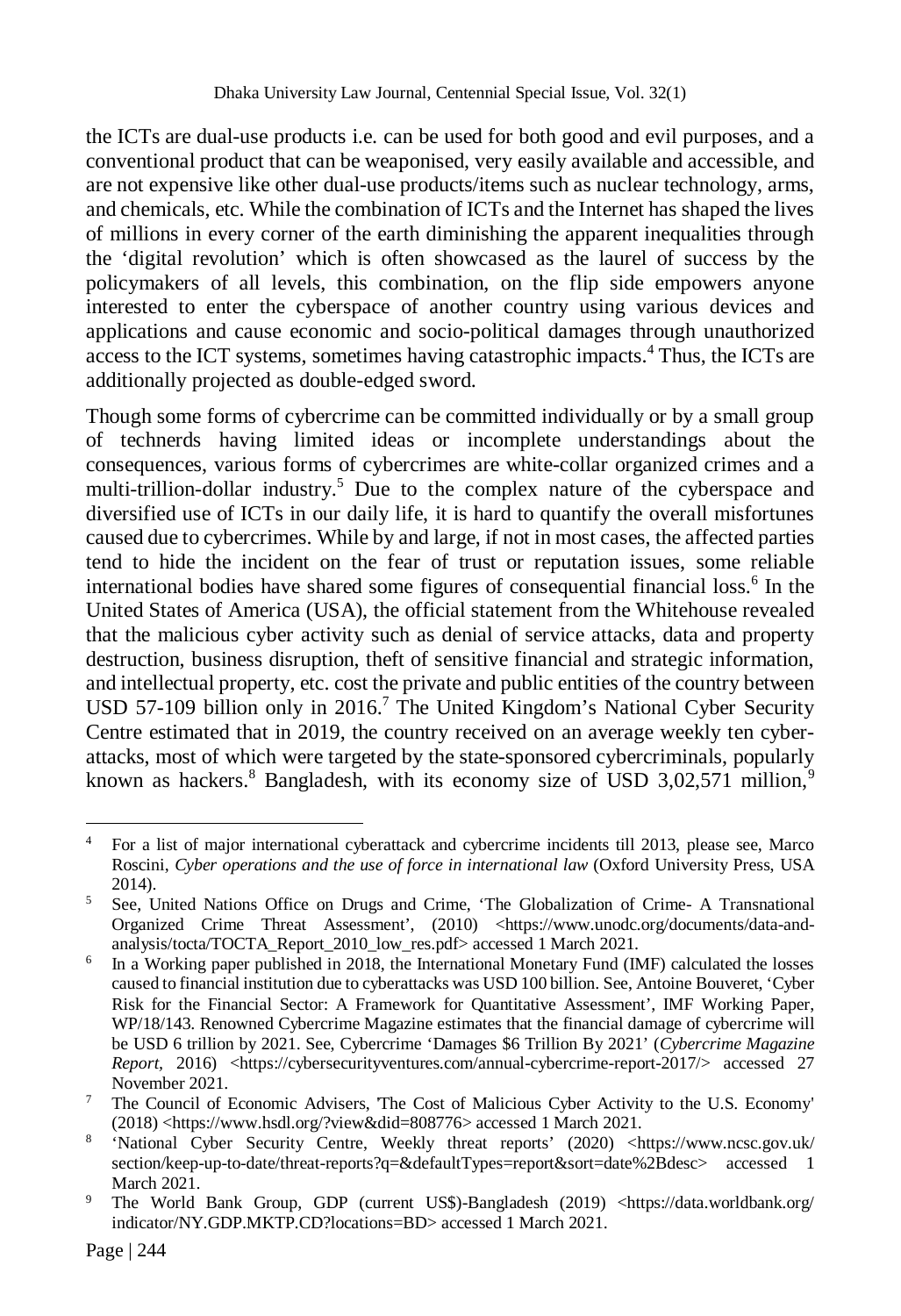experienced one of the worst cyberattacks in global history when USD 81 million was heisted from the Central Bank, Bangladesh Bank in February, 2016. As the classical international law principle of sovereignty applies to cyberspace also,  $^{10}$  such an attack on the Central Bank, being one of the most important institutions of any government and the ultimate custodian of citizens' fund, should be considered as a clear case of an attack on Bangladesh's sovereignty.

After several cyberattacks and threats in different parts of the world led by both statesponsored and non-state actors, different countries have started to perceive cyberspace as the *'fifth domain of warfare'* after land, sea, air, and space since 2010, as such an attack is viewed as a threat on state sovereignty.<sup>11</sup> While some scholars are reluctant to acknowledge this new domain of war since in a justly-waged war as happened between states, force is used to cause extreme savagery, destruction, and casualties, etc., these are apparently missing in cyberspace attacks.<sup>12</sup> Besides, due to the technical complexities and technological impediments around cyberspace, the elements of attribution to make any state responsible are technically difficult to establish, if not impossible. Albeit, the reality is that due to various types of cyber threats, countries around the world, irrespective of size and economy, have been suffering badly. Such a context compelled various countries to set up a dedicated workforce sometimes referred to as *cyber-army*, a group of highly skilled computer professionals employed with necessary arrangements and infrastructures to protect and maintain the national cyberspace secured.<sup>13</sup>

Technically speaking, because of its ever-dynamic nature, it is realistically difficult to

 $\overline{a}$ <sup>10</sup> United Nations General Assembly, Note by the Secretary-General, Group of Governmental Experts on Developments in the Field of Information and Telecommunications in the Context of International Security, A/68/98, 24 June 2013; United Nations General Assembly, Note by the Secretary-General, Group of Governmental Experts on Developments in the Field of Information and Telecommunications in the Context of International Security, A/70/174, 22 July 2015.

 $11$  In 2010, in the briefing of Jul 1st, 2020 edition, The Economist depicted computer mouse and keyboard as the new weapons of conflict in the fifth domain of warfare i.e. cyberspace. See, 'Cyberwar: War in the fifth domain' *the Economist* (London, 1 July 2010) <https://www.economist.com/briefing/2010/07/01/war-in-the-fifth-domain> accessed 27 November 2021. Since 2011, the Department of Defence of the United States of America has been officially incorporating the new domain into its planning, and the North Atlantic Treaty Organization (NATO) started to acknowledge cyberspace as an operational domain since 2014.

<sup>12</sup> *See*, for example, McGuffin C and Mitchell P, 'On domains: Cyber and the practice of warfare' (2014) 69 International Journal 394

<sup>&</sup>lt;sup>13</sup> Some of the cyberwar superpowers are United States, China, Russia, Israel, the United Kingdom, North Korea and Iran who developed the cyber capabilities and have been investing more realising the importance of protection of devices and critical information infrastructures such as transport sector, information communication and telephone sector, utilities, energy, healthcare, finance and insurance sectors. *See*, Aschmann M, van Vuuren JJ and Leenen L, Towards the establishment of an African Cyber-Army' (2015) 14 Journal of Information Warfare 15; Keith Breene, 'Who are the cyberwar superpowers?' (World Economic Forum, 4 May 2016) <https://www.weforum.org/agenda/ 2016/05/who-are-the-cyberwar-superpowers/> accessed 1 March 2021; Lesley Seebeck, 'Why the fifth domain is different' (*Australian Strategic Policy Institute*, 2019) <https://www.aspistrategist. org.au/why-the-fifth-domain-is-different/> accessed 1 March 2021.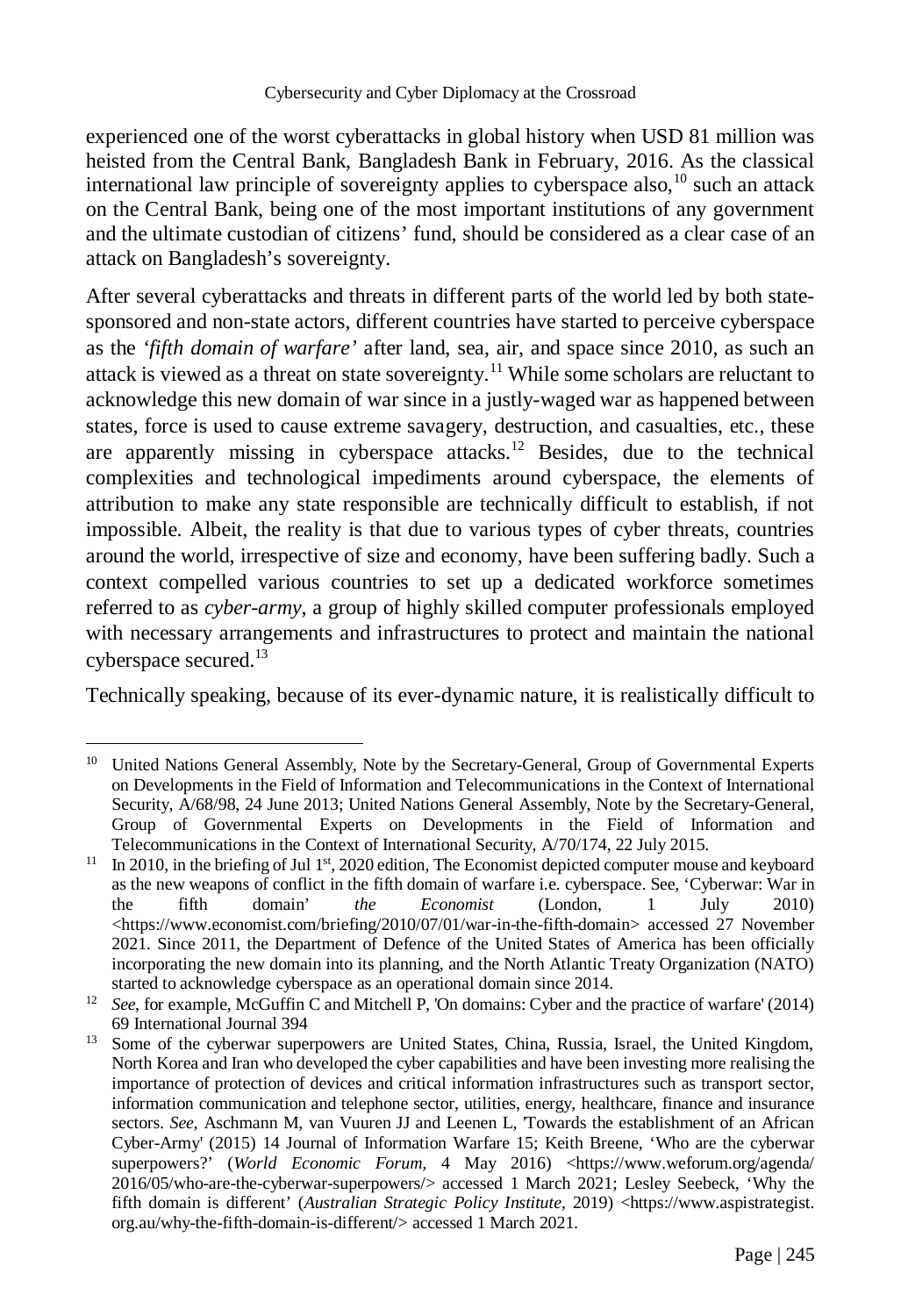calculate the depth and size of the cyberspace or infosphere alongside the ICTs devices introduced and globally used precisely. So is the variety of legal and regulatory issues and the actors involved in this sector. Yet, some relevant issues in this regard can be identified from the indexes published by different authoritative global organisations. Accordingly, different countries have been taking various measures, reviewing and updating their cyber or information security landscape within their financial and technical capabilities to garner the best of ICTs in attaining UN SDGs and to shield their cyberspace from outside attacks, though there is, unfortunately, no perfect and completely secured system/solution.

Bangladesh, being an active member of the United Nations (UN), is entitled to enjoy sovereignty within the territorial limits and to remain secured from outside attacks including a cyberattack. Simultaneously, articles 27 and 31 of the Constitution of Bangladesh, 1972 dealing with the equal protection of the law, and article 32 dealing with the protection of the right to life and personal liberty impose a duty and obligation on the State to protect and safeguard a citizen of the Republic and to ensure his security.<sup>14</sup> Thus, following others, the governments of Bangladesh have been taking various initiatives since the 1990s to make the best use of ICTs products and services. The present government has been taking various technological and legal measures in line with its political motto epitomised in the election manifesto i.e., 'Digital Bangladesh by  $2021'$ ,<sup>15</sup> to make cyberspace secured to harness the optimum benefits of the ICTs.

In the first Global Cybersecurity Index, launched by the International Telecommunication Union (ITU) in 2014, Bangladesh positioned 53, which should be applauded considering the socio-economic foundation of the nation. The situation, tragically, started to deteriorate subsequently and the country slipped to 78, 74, and 147 in the Global Cybersecurity Index, National Cyber Security Index, and ICT Development Index released by the ITU respectively, and 112 in the World Economic Forum's Network Readiness Index. However, the government took some initiatives and the recent rank of the country improved significantly to 42, 53, 147 and 105 respectively.<sup>16</sup> The rankings in these indexes indicate that even with some improvements, there are some gaps, limitations, and challenges in Bangladesh's existing cybersecurity legal regime which demand an investigation.

As Bangladesh has been approaching to be more digitalized steadily, the country has been experiencing cyber threats frequently. In many such occurrences, even after the availability of legal and technical solutions, Bangladesh seems to be helpless due to non-cooperation from other countries. For example, in the 2016 Bangladesh Bank incident, though it is strongly believed that the North Korean cybercriminals alongside

 $14<sup>°</sup>$ <sup>14</sup> *Tayazuddin and another v The State* 21 BLD (HCD) 503.

<sup>&</sup>lt;sup>15</sup> Even though the present government deserves the credit to effectively utilise the 'Digital Bangladesh' slogan starting before the national election in 2009, all the previous governments since 1990 have contributions in popularising ICTs in the country. For a history of ICTs and the Internet in Bangladesh, see, generally, Karim ME, *Cyber Law in Bangladesh* (Wolters Kluwer 2020).

<sup>16</sup> See generally, National Cyber Security Index (2020) <https://ncsi.ega.ee/country/bd/> accessed 27 November 2021.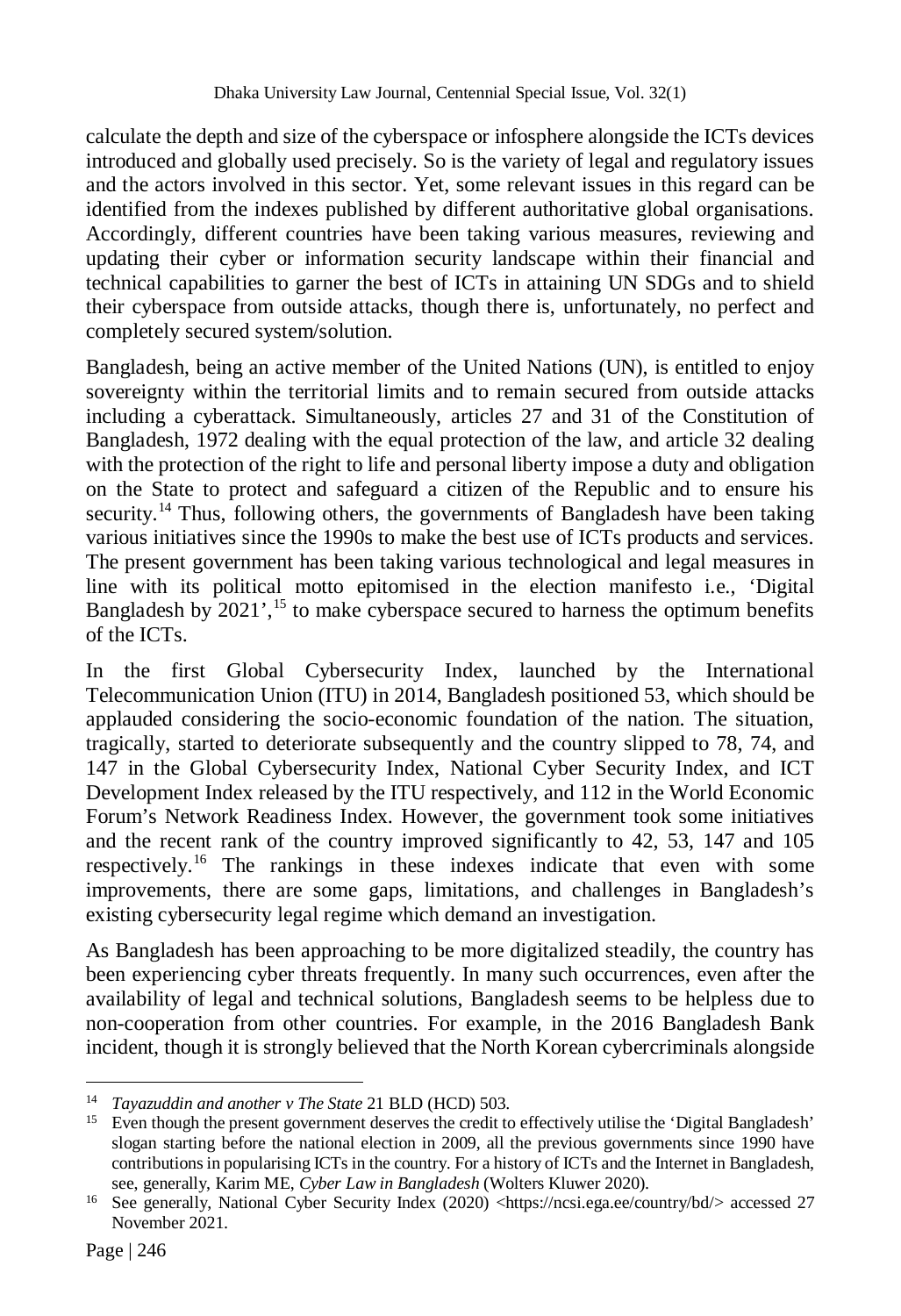their Filipino allies committed the heist, Bangladesh could not recover the full amount but only USD 15 million,  $17$  due to the concept of 'attribution' needed to be established to make any state responsible under the public international law and non-cooperation from other countries. The existing tools available that could be utilized in a comparable circumstance e.g., the extradition treaty, mutual legal assistance or cooperation, etc. were found to be genuinely ineffective since such threats can be sourced from more than one jurisdiction. Hence, Bangladesh can consider the new idea which is brewing in other parts of the world i.e., 'cyber diplomacy', which also requires an examination and evaluation in the context of the initiatives taken by the government to make cyberspace more secured for the inhabitants.

In this backdrop, this paper aims to present relevant issues, challenges, and concerns around cybersecurity, and the legal tools available and utilized by different countries, including Bangladesh, in addressing those, and their efficacy in the context of cyberspace or infosphere. To accomplish these, the paper is partitioned into five sections, including an introduction and conclusion. Before delving deep into the existing challenges in the regulation and governance of cyberspace, Part two sets the scene and discusses distinctive technical issues, while Part three deals with the legal and regulatory issues, and challenges within the cyberspace landscape. Part four covers cybersecurity issues and an assessment of the initiatives taken in the Bangladesh context while sharing some policy directions.

This paper, in short, endeavours to project that though there are shreds of evidence of some advancement in cybersecurity at the domestic level, much more should be done to attain the political commitments of the government i.e., making the country completely digitalised. This paper features that while many governments started the process of securing cyberspace long ago in a systematic and coordinated manner, the Bangladesh government has only taken some systematic legal and technical steps recently, which promise to protect the country in reducing some of the inbound security threats. However, to reduce cross-border cybersecurity threats, there is no alternative than to promote cybersecurity culture among the citizens, enhance cooperation between countries by joining the relevant organization and initiatives, express this issue in the bilateral or multilateral treaties, including bilateral investment treaties (BITs); and to consider introducing cyber diplomacy immediately.

## **II. UNPACKING CYBERSECURITY: TERMINOLOGIES AND TECHNICAL ASPECTS**

A discussion on the relevant terminologies and the technical aspects regarding cyberspace is unavoidable as there are some apparent misconceptions among the stakeholders in this regard. Some words e.g., data and information, electronic (or, very shortly 'e' or 'E'), cyber and digital, etc. are used synonymously and/or interchangeably in the common parlance.<sup>18</sup> Such misconceptions may create some

l

<sup>&</sup>lt;sup>17</sup> Nurul Amin & Shafayat Hossain, 'Not much progress in recovering Bangladesh Bank's stolen money' the Business Standard (New Delhi, 4 February 2020) <https://tbsnews.net/economy/banking/ notmuch-progress-recovering-bangladesh-banks-stolen-money-41711> accessed 1 March 2021.

<sup>&</sup>lt;sup>18</sup> For example, sections 22 & 23 of the Digital Security Act, 2018 deal with digital or electronic fraud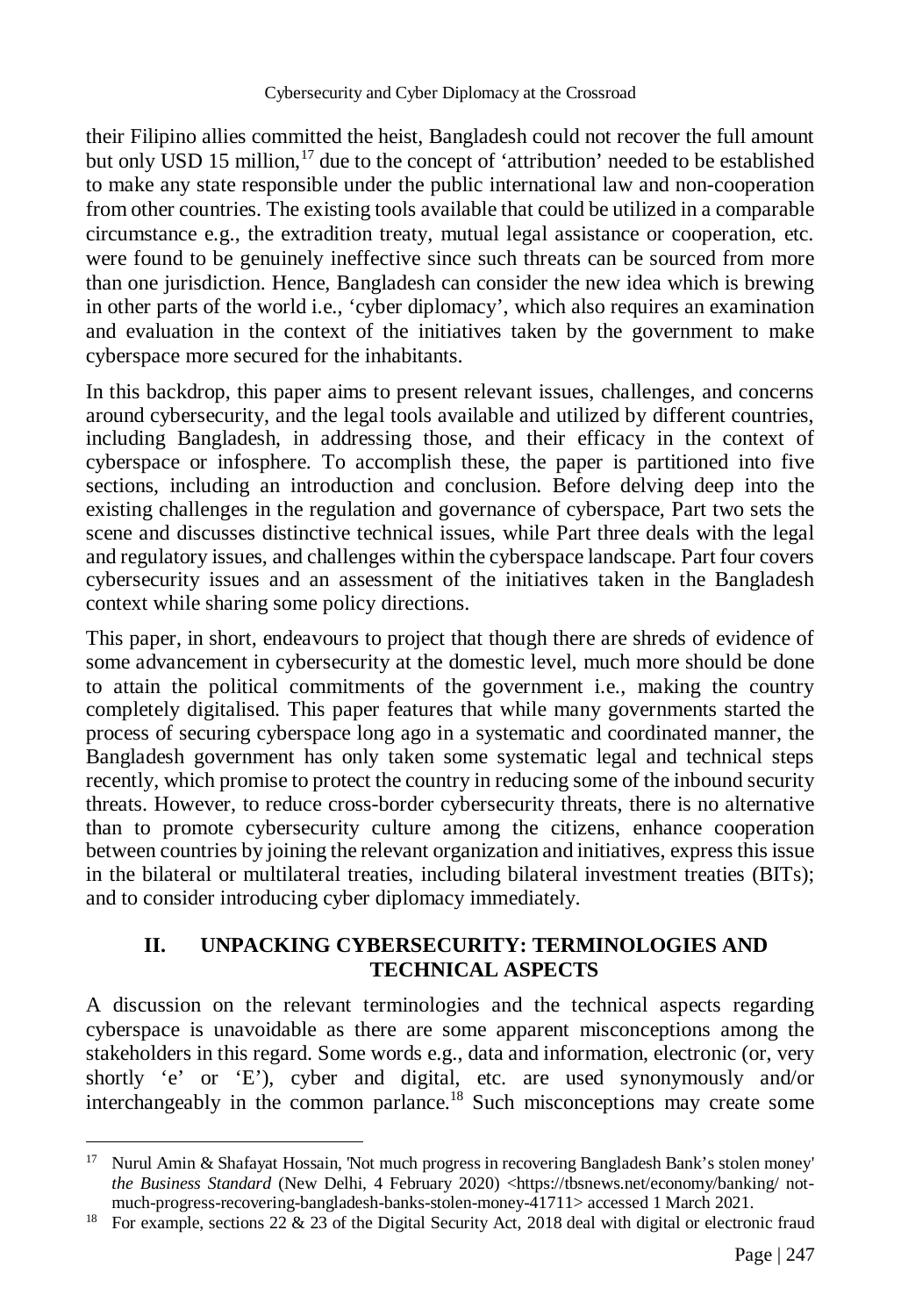inevitable circumstances, even for the security professionals which may tax huge leaving the information system vulnerable in the long run.

While the word 'data' is used in many different contexts to denote different things, in the ICTs literature, it is generally used to mean processed information such as word, number, picture, knowledge, facts, concepts or instructions etc.<sup>19</sup> However, when these 'data' are refined and can be interpreted in a given context to enable someone to derive some meaning, these data can be considered as 'information'.<sup>20</sup> 'Information' can be both digital/automated and analogue/manual. Apparently, the data is used in digital or electronic systems, though information can be manual.

The word 'digital' is theoretically used more in an ethical context e.g. digital divide, whereas the word 'electronic' is used to mean the commercial or business aspects, and 'cyber' is used to mean the security aspects of the ICTs, when these are connected to the Internet.<sup>21</sup> Therefore, from the understandings above, one can reasonably envisage differences between 'data security', 'cybersecurity', 'digital security', and 'information security' etc. This is because one may observe that e.g., in the case of bank management, the regulators impose obligations to adopt separate cybersecurity and information security policies.

From a security context, the concept 'information security' means the security of the contextualized data, and focuses on confidentiality, integrity, and availability of the information (popularly known as the CIA Triangle). Whereas the concept 'cybersecurity' includes the protection of digital information and also digital assets which are considered non-information, but vulnerable through ICTs e.g., computer system and network, etc. An exact definition of 'cybersecurity' is difficult to craft and even the international organisations are unable to succinctly define it, though some features or characteristics can be shared.

The ITU's recommended definition considers 'cybersecurity' as the "collection of tools, policies, security concepts, security safeguards, guidelines, risk management approaches, actions, training, best practices, assurance and technologies that can be used to protect the cyber environment and organization and user's assets" such as

and cheating.

<sup>&</sup>lt;sup>19</sup> In the context of computer, data means any information, knowledge, facts, concepts, or instructions processed or capable to be processed that can be converted through binary coding system. Section 2 (10) of the Information and Communication Technology Act, 2006 (Act no. 39 of 2006) defines "data" as "a representation of information, knowledge, facts, concepts or instructions which are being prepared or have been prepared in a formalized manner, and is intended to be processed, is being processed, or has been processed in a computer system or computer network, and may be in any form including computer printouts, magnetic or optical storage media, punch cards, punched tapes or stored internally in the memory of the computer."

<sup>&</sup>lt;sup>20</sup> The words 'data' and 'information' are popularly used interchangeably in the context of personal data or information protection literature to mean some of the relevant data or information of the natural individual human being in general and a very specific human being respectively.

 $21$  In the context of Bangladesh, it seems that as the government has been using 'digital Bangladesh' as the political slogan and has been promoting the 'digital Bangladesh' brand, the government prefers to use the word 'digital' instead of 'cyber' in all the legal and policy documents bypassing the global trend.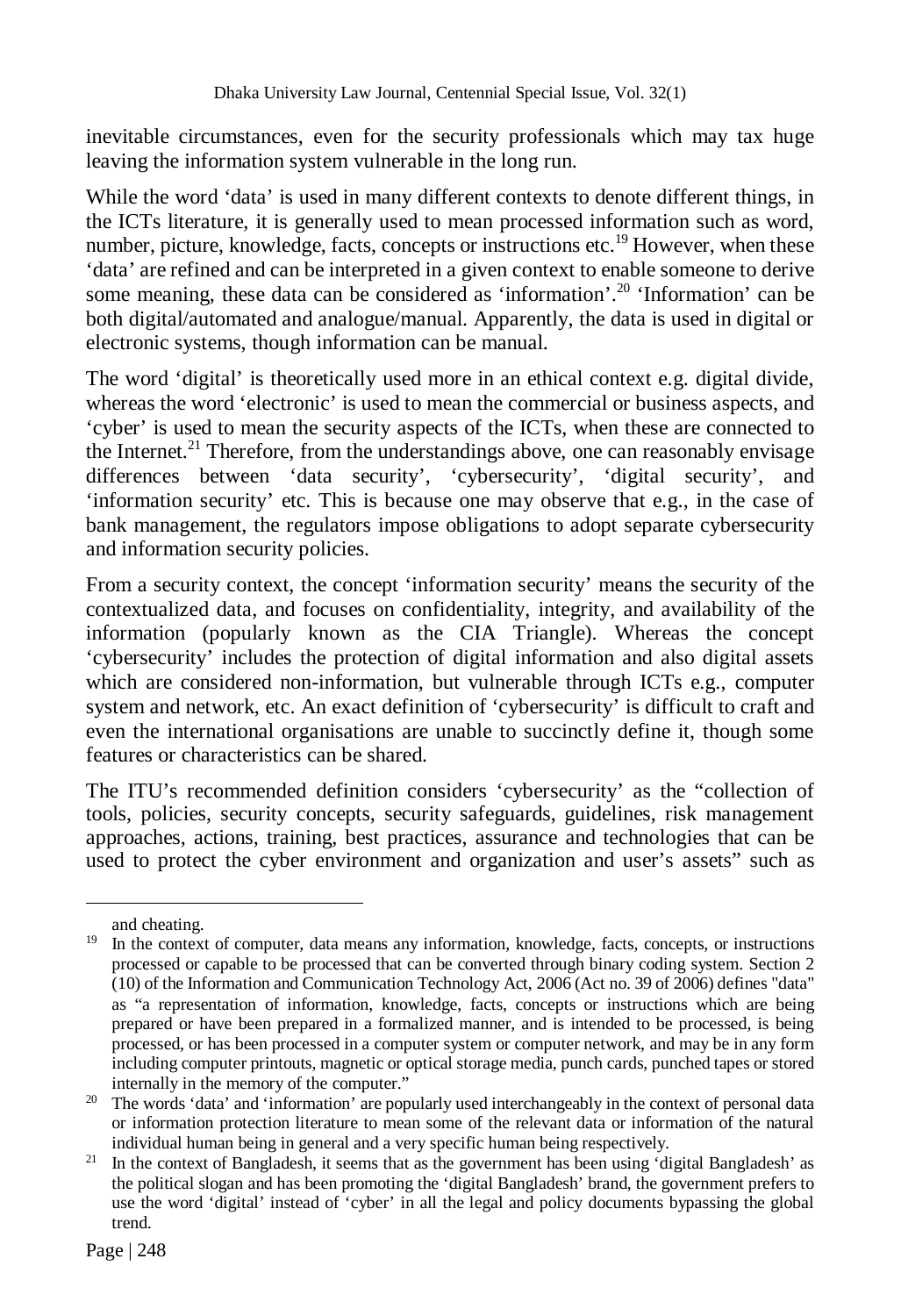"connected computing devices, personnel, infrastructure, applications, services, telecommunications systems, and the totality of transmitted and/or stored information in the cyber environment". With the objectives to make assets and properties available while maintaining their integrity and confidentiality, the purpose of cybersecurity is to ensure the "attainment and maintenance of the security properties ...against relevant security risks in the cyber environment.<sup>22</sup> Thus, the concept  $\cdot$ cybersecurity' covers all aspects of information, data, technology, server, device, software, hardware, hard disc, cloud, network, the internet, etc. which are digitally connected and can be exploited to ensure data integrity and authenticity. In most of the information landscape, initiatives are taken to ensure the protection of CIA Triangle and these three, along with two additional elements i.e. authentication with uniquely identified personal information, and the inclusion of logbook through which the presence of anyone in the cyberspace can be identified are the main elements of cybersecurity. Finally, the phrase 'digital security' means the security of digital devices or digital systems.<sup>23</sup> Thus, it is evident that these are different things even though they are used interchangeably.

After terminologies, a technical discussion in an easy language is desired to understand the complexities in the effective regulation or governance of cyberspace. The precise origin of the word 'cyber', which generally denotes anything relating to the Internet, is unknown; so is the vastness of the web cyberspace, a domain consisting of interdependent networks of IT infrastructure i.e. the Internet, telecommunication networks, computer systems and embedded processors and controllers, etc. through the Internet.<sup>24</sup> Five components (i.e. geographical, physical network, logical network, cyber persona, and persona) in three layers (physical, logical, and social) generally define cyberspace.<sup>25</sup> While the non-technical people may consider website security as cybersecurity, these are different things as the websites are a very small component of the whole cyberspace ecosystem.

The websites we surf are placed in the logical layer. In terms of content accessibility, the web has again three layers i.e. surface web, deep web, and dark web. It is the surface

<sup>&</sup>lt;sup>22</sup> International Telecommunication Union, 'X.1205: Overview of cybersecurity' (2008) <https://www.itu.int/rec/T-REC-X.1205-200804-I> accessed 27 November 2021.

<sup>&</sup>lt;sup>23</sup> Section 2 (k), the Digital Security Act, 2018. The law further defines 'digital' as the 'working procedure based on binary system (0 or 1) or digit based system, and . . . electrical, digital, magnetic, optical, biometric, electrochemical, electromechanical, wireless or electro-magnetic technology will be the part of it' [section 2(i)].

<sup>&</sup>lt;sup>24</sup> It is believed that the word was derived from the word 'cybernetics', first used by the American mathematician, Nobert Wiener in 1948, having Greek origin, meaning the theory of control and communication in living beings and machines. For a historical background on the origin on how Wirner used the word 'cybernetics' in the context of World War II, see, Bynum TW, 'Computer ethics: Its birth and its future' (2001) 3 Ethics and Information Technology 109-12.

<sup>25</sup> In the *physical layer*, telecommunication structures, hardware, and infrastructure ensure the interoperability of the network and different other devices e.g., server, router, ICTs, etc. The *logical layer* ensures the logical connections of every device i.e., various ICT devices, network appliances, and websites having an IP address. The *social layer* is comprised of a persona and cyber persona. While 'persona' means the people, who use a common network collectively, and 'cyber persona' indicates an individual with his identification e.g., email address, computer IP address, mobile number, etc. Thus, with the possibility of more than 'cyber persona', the number of 'cyber persona' can be more that the number of natural human beings.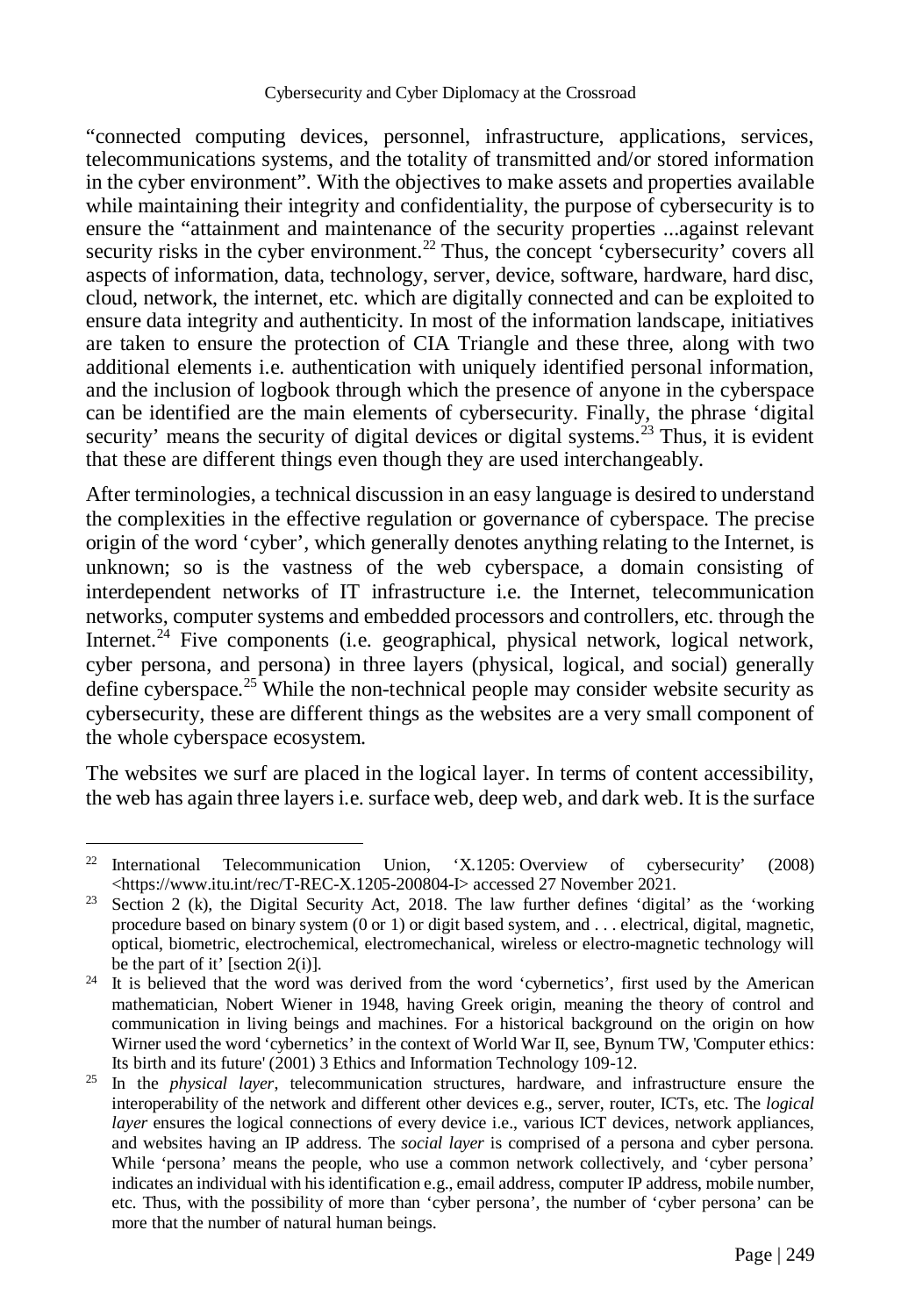web, which is only 4% of the whole web, where general people have access and there are more than 2 billion websites, which increase at the rate of around 400 new websites every minute.<sup>26</sup> The web cyberspace is dynamic and ever-evolving with the introduction of different devices. Using the super powerful and sophisticated tools, techniques, applications, and devices, etc. crimes can be committed in cyberspace from anywhere in the world, having devastating effects on the targeted objects, including implications on national security and sovereignty. Such innovative security challenges dubbed as cybersecurity is an extension of cybercrimes.

An ideal Cybersecurity Framework, promoted by the ITU Global Cybersecurity Agenda (GCA), should have five interrelated and coordinated arms.<sup>27</sup> These are- (a) *legal*, where a country should enact a legislation on cybercrime and cybersecurity containing provisions on spam regulation, (b) *technical and procedural measures*, where a country should establish CERT/CIRT/CSIRT, develop standards implementation framework, appoint a standardized body, adopt technical mechanisms and capabilities to address spam, use cloud for cybersecurity purposes, and employ child online protection mechanisms, (c) *organizational measures/structures* where a country should have a national cybersecurity strategy, along with an established responsible agency, and cybersecurity metrics, (d) *capacity building measures*, where a country needs to take public awareness campaign, framework for the certification and accreditation of cybersecurity professionals, professional training course, educational program or academic curricular, research and development programs and incentive mechanisms in cybersecurity, and (e) *cooperation measures* where the country should enter into bilateral and multilateral agreements, participate in international fora or associations, foster public-private partnerships, Interagency or intra-agency partnership, and adopt best practices.

In short, a cybersecurity framework must have clear objectives, action plans, reference of measures (legal, procedural, technological, and institutional), and responsibilities of the institutions designed to safeguard systems, networks, services, and data, etc. While cybercrime legislation deals with rule of law, human rights, crime prevention, and criminal justice, etc., the purpose of cybersecurity legislation is more about national interest and security, trust, resilience, and reliability of ICT. The way different forces have been working in promoting security within the national territory of a state, cybersecurity mechanisms need to be employed similarly to make different stages of cyberspace such as network, server, application, and database, etc. secured.

## **III. REGULATION TOWARDS SECURED CYBERSPACE AND INTERNATIONAL LEGAL DEVELOPMENT: AN OVERVIEW**

 $26$ <sup>26</sup> One of the most reliable and widely consulted live interactive database, which assist in monitoring different aspects such as the number of Internet users, users of various social media platforms, different ICTs devices computer, smartphone, tablet, etc., total number of websites, hacked websites, blog posts, electricity used, and CO2 emissions etc. See generally, Internet Live Stats electricity used, and CO2 emissions etc. See generally, Internet Live Stats <https://www.internetlivestats.com/watch/websites/> accessed 21 November 2021.

<sup>27</sup> International Telecommunication Union, Global Cybersecurity Agenda, <https://www.itu.int/en/ action/cybersecurity/Pages/gca.aspx> accessed 1 March 2021.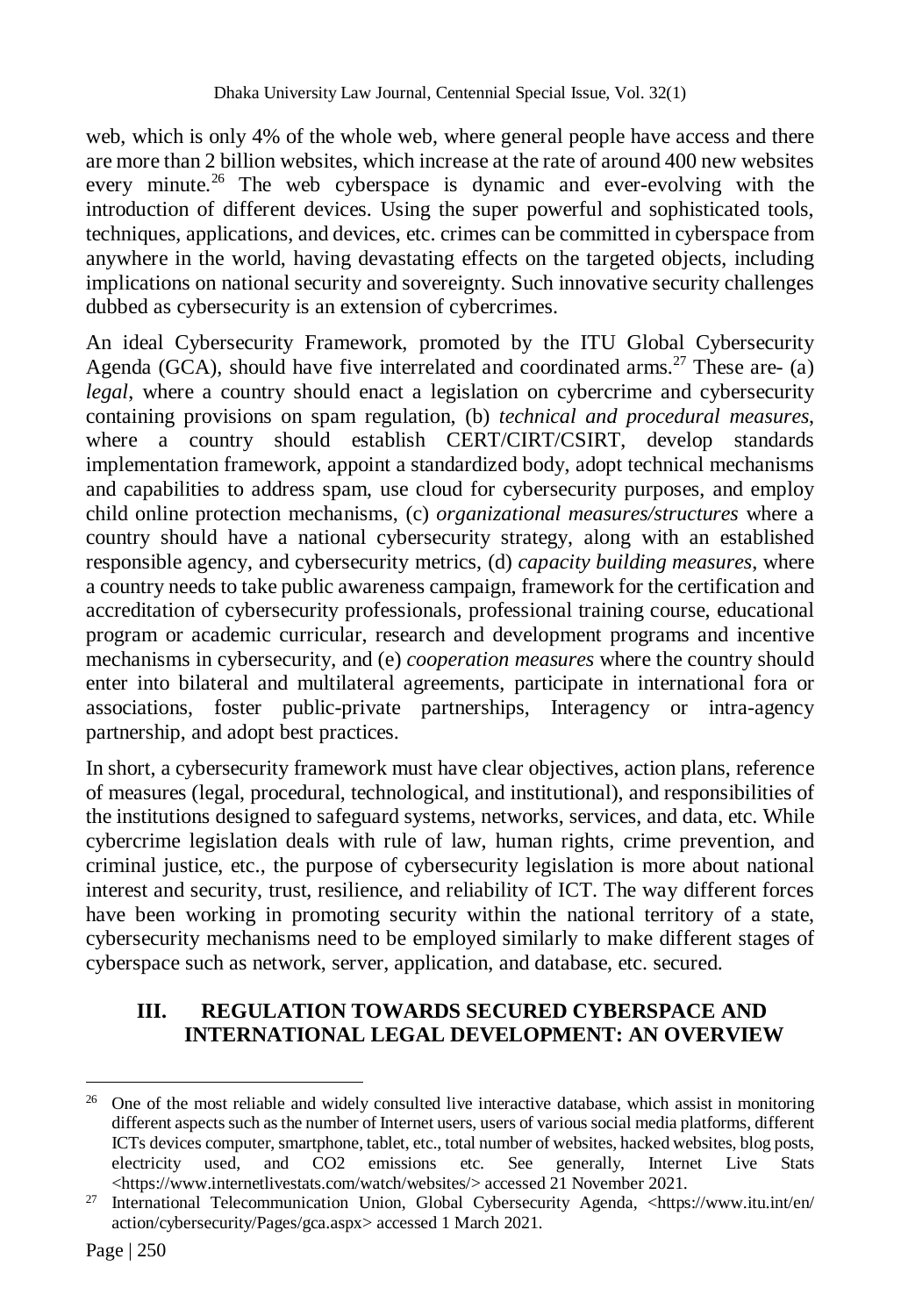It is impractical for the discussion to accommodate all the relevant legal and regulatory issues regarding cyberspace as they are too uniquely diversified to cover in this article. Therefore, this paper will provide an overview of some of the selective and relevant events/issues. At the international level, even though the ITU, one of the oldest international organisations in operation, has been playing a significant role in shaping the regulations of the technological aspects of the telecommunication infrastructure which is a backbone of cyberspace, the vertical regulation of international law covering other areas in this regard is absent. After the Internet was made available for general use in the mid-1990s, the global community started a concerted move almost immediately. In 2003, in the framework of the World Summit on Information Society, it was pledged to achieve a "people-centred, inclusive and development-oriented Information Society [...] premised on the purposes and principles of the Charter of the United Nations and respecting fully and upholding the Universal Declaration of Human Rights". Nevertheless, even after almost two decades, the Internet is a largely legal vacuum and every country has been struggling to find out the effective form of regulation and the regulatory tools in this regard.

With the vastness of the web in cyberspace, the issue of regulatory tools and measures are also progressing at various levels focusing mainly on the five integrated areas proposed by the ITU GCA shared above. From the ITU's GCA, it is evident that law is only an enabling tool in the effective regulation and governance of the cyberspace ecosystem and therefore, it will be relevant to understand the regulatory and legal issues involved, and the challenges faced by governments in implementing these. While the words 'governance' and 'regulation' are used interchangeably, the word 'regulation' is part of the term 'governance', which deals with the role of the state, the authority of its institutions, and its use of legal rules. Legitimacy, accountability, and authority are important normative attributes of governance.

Due to the magnitude of the Web cyberspace and the actors involved along with the rapid developments in the sector, the effective or suitable way of 'regulation' of the cyberspace is a very complex, perplexing, and contentious issue. There are three main theories of cyberspace regulation- liberal institutionalists, cyberlibertarians, and statists. *Liberal institutionalists* advocate for an international institution and rule-based multilateralism in managing cyberspace, *libertarians* propose to make cyberspace free from oppressive regulation that may restrict the liberty of people in the infosphere, and *statists* feel that the state, being the most important subject of international law, should take the responsibility to govern cyberspace.<sup>28</sup> However, a close look at the relevant regulatory framework of any country in the world will reveal that a better regulatory framework shares some features of all these three theories and there are combinations of strict state regulations in selected sectors, institutional and industrial self-regulation in some sectors, and there are free spaces where the netizens can share ideas freely.

As cyberspace regulation has been a very complicated issue, only selected issues are regulated at the international level while most of the issues are left in the hands of the individual states. After the historic terrorist attack on September 11, 2001, the global

<sup>28</sup> Reardon R and Choucri N, *The role of cyberspace in international relations: A view of the literature* (2012).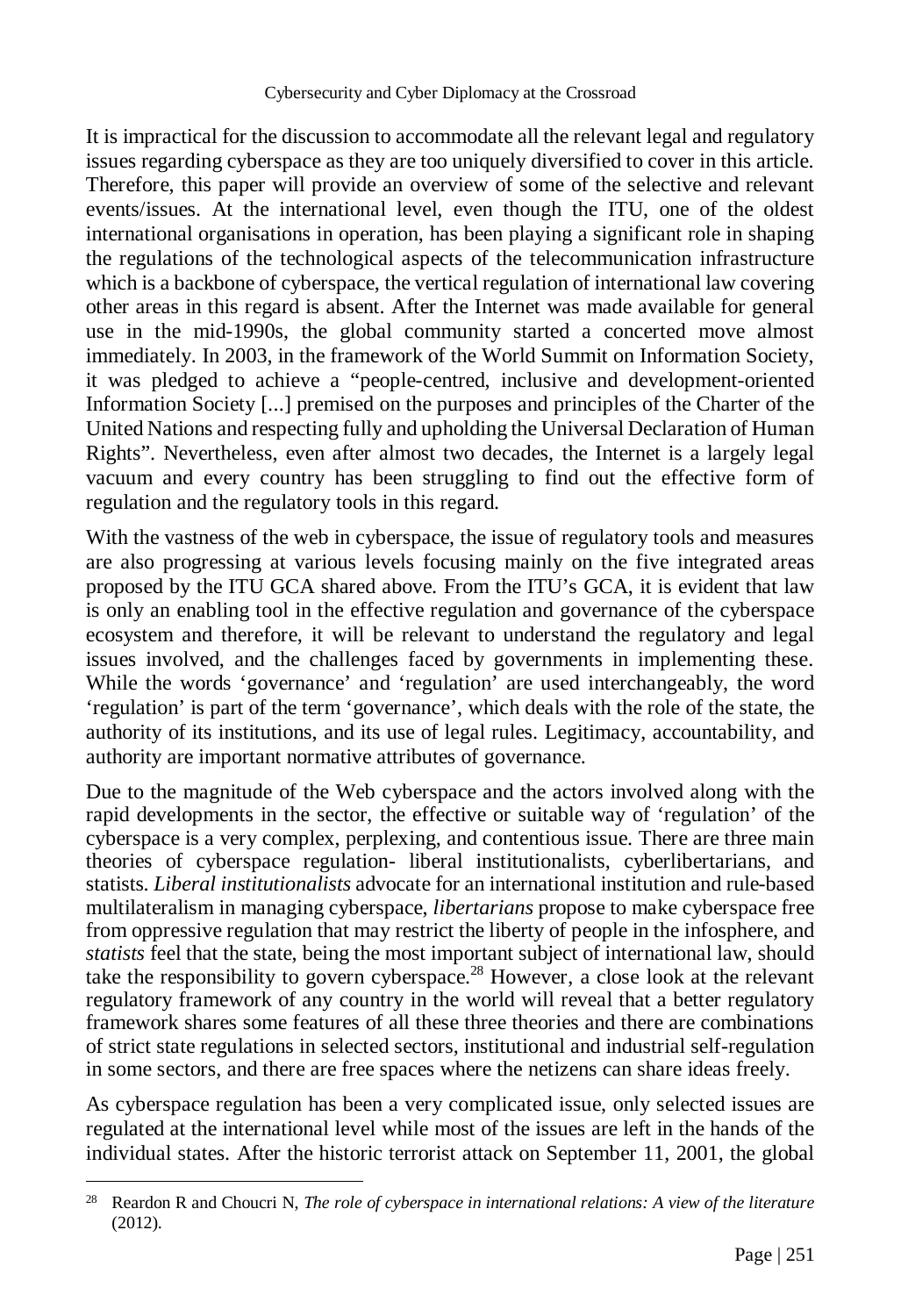community started to consider the state control of online information.<sup>29</sup> From the Global Cyber Strategies Index, developed by the USA based Think Tank, Center for Strategic & International Studies, it can be revealed that at least 78 countries have national strategies, 31 countries have military strategies, 35 countries have content related strategies, 113 countries have privacy-related strategies, 63 countries have strategies on critical infrastructure, 114 countries have strategies on commerce and 91 countries have strategies on crime.<sup>30</sup> Yet, almost every country has been suffering to control various forms of crimes committed in cyberspace.

There is a close relationship between globalization,  $31$  economic development, and crimes.<sup>32</sup> The cybercriminals take the chances of weak legal and regulatory systems, and technological weaknesses, as can be seen in developing economies.<sup>33</sup> Besides, the easy and cheap access and the dual-use nature of the ICT products e.g. software, hardware, and devices pose serious challenges for the regulators and law enforcement agencies making the ICT products a double-edged sword.

With the ever-increasing number of internet and smartphone users, the risks of cybercrimes are also increasing. From various live interactive cyber threat maps available, it can be seen that different types of cyber threats, both successful and attempted, are a common phenomenon nowadays.<sup>34</sup> The situation gets worse when such cyber threats are committed in an organized manner from multiple jurisdictions. In such circumstances, despite the affected countries having the necessary technical and technological capabilities and good faith, it is somehow impossible to investigate and prosecute the criminals.

Technologically speaking, anyone can access any live website hosted anywhere in the world using the correct web address. These websites can be accessed only through a

 $\overline{a}$ <sup>29</sup> Watney M, The evolution of Internet legal regulation in addressing crime and terrorism' (2007) 2 Journal of Digital Forensics, Security and Law 3.

<sup>&</sup>lt;sup>30</sup> 'Global Cyber Strategies Index' <https://csis-website-prod.s3.amazonaws.com/s3fs-public/Cyber% 20Regulation%20Index%20V2%20%28002%29.pdf> accessed 1 March 2021.

<sup>31</sup> Friman HR, *Crime and the global political economy* (Lynne Rienner Publishers Boulder 2009).

<sup>&</sup>lt;sup>32</sup> Soares RR, 'Development, crime and punishment: accounting for the international differences in crime rates' (2004) 73 Journal of development Economics 155-184.

<sup>33</sup> Kshetri N, 'Diffusion and effects of cyber-crime in developing economies' (2010) 31 Third World Quarterly 1057-1079.

<sup>&</sup>lt;sup>34</sup> Though there are some limitations of these maps, the cybersecurity professional can use these important tools to strengthen the security systems after evaluating the available information. Some of these maps are- *Kaspersky*, for cyber malware and DDoS, see generally, 'Cyberthreat Real-time Map' Kaspersky <https://cybermap.kaspersky.com/>; *Norse Corporation* <https://norse-corp.com/map/>; for infections, attacks and spams, see generally, Bitdefender <https://threatmap.bitdefender.com> accessed 4 December 2020; Fortinet <https://threatmap.fortiguard.com/> accessed 1 March 2021; for malicious and Phishing URL data feed, see generally, *looking glass* <https://map.lookingglasscyber.com/> accessed 1 March 2021.

For a list of significant cyber incidents developed by Center for Strategic & International Studies, see generally, CSIS (*Center for strategic & International Studies*, 2020) <https://csis-websiteprod.s3.amazonaws.com/s3fs-public/200901\_Significant\_Cyber\_Events\_List.pdf> accessed 1 March 2021.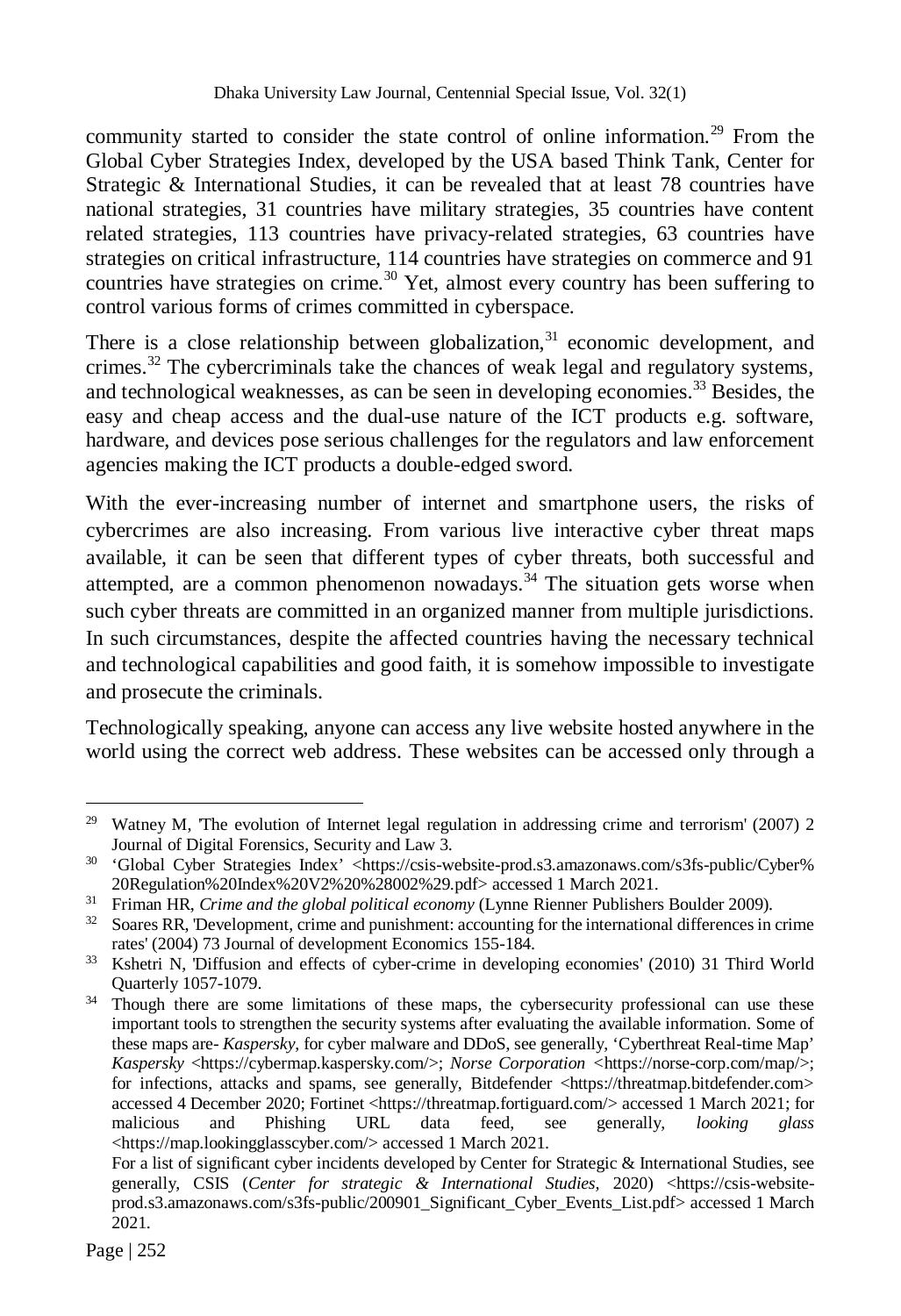national gateway, which may be considered as the territorial limit of the country where the website is hosted. Therefore, theoretically, any state should be able to bar the entry of anyone to access any such website and vice versa.<sup>35</sup> However, with an unfathomable number of websites registered and live in every second along with the use of sophisticated technologies and the absence of the proper level of technical understandings and capabilities; many countries, especially from the global south, are unable to protect their national virtual territory confidently. Moreover, due to the theory and philosophy of 'limited government' in modern state functioning, the government cannot interfere in all the private and economic activities of the citizens.

For a government with supporting available reliable technologies, the issue of governance of cyberspace is less troublesome when any cyber threat is committed within one single jurisdiction. The main challenges start when cyber threats are initiated from outside the territorial limit of any country. In such a context, the classical public international law principles and issues of state sovereignty, territory, responsibility and jurisdiction, etc. will arise and need to be settled. Before taking any initiatives/actions, an affected country needs to establish state-sponsorship behind such threats, grounds for use of force as self-defense, etc. Apparently, even after rampant cyberattacks, even the most developed countries have been facing challenges to establish attribution and state-sponsorship, although all countries pledge not to allow their land for e.g. cyberattacks or cyberterrorism. For an affected country, this is thus difficult, if not impossible, to establish the attack unless there is co-operation from the source countries.  $3\overline{6}$ 

Moreover, this is somehow unfortunate that the classical international law principle of state responsibility, though very relevant in the case of cyber-attacks, is not well developed. In the case of cyber threats and cyberattacks, attribution is one of the most important challenges in the making of any state directly responsible and any state cannot be held responsible for the activities of non-state actors such as criminal gangs. Fortunately, the International Law Commission adopted the Draft Articles on the Responsibility of States for Internationally Wrongful Acts in 2001, which has also been referred by the International Court of Justice, etc. Though these are soft law, these cannot be treated as an authoritative document yet as these are still in Draft form. The Tallinn Manual on the International Law Applicable to Cyber Operations provide some insights and is considered to be the most comprehensive guidelines for the stakeholders in this regard; however, this manual is not legally binding on the states.<sup>37</sup>

What is more unfortunate is that there is no internationally binding legal instrument

<sup>&</sup>lt;sup>35</sup> For example, some countries block some of the websites or web-based services in different occasions or reasons.

<sup>36</sup> UN member states, under article 2(1) of the United Nations Charter, are under an obligation to fulfil in 'good faith' their obligations derived from the Charter.

<sup>&</sup>lt;sup>37</sup> The very influential 'Tallinn Manual on the International Law Applicable to Cyber Warfare' was developed by a group of nineteen international law experts in 2013. According to NATO Cooperation Cyber Defence Centre of Excellence, the Manual which was subsequently revised and released with the title 'Tallinn Manual 2.0 on the International Law Applicable to Cyber Operations' in 2017 is the most comprehensive analysis on how international law applies to cyberspace.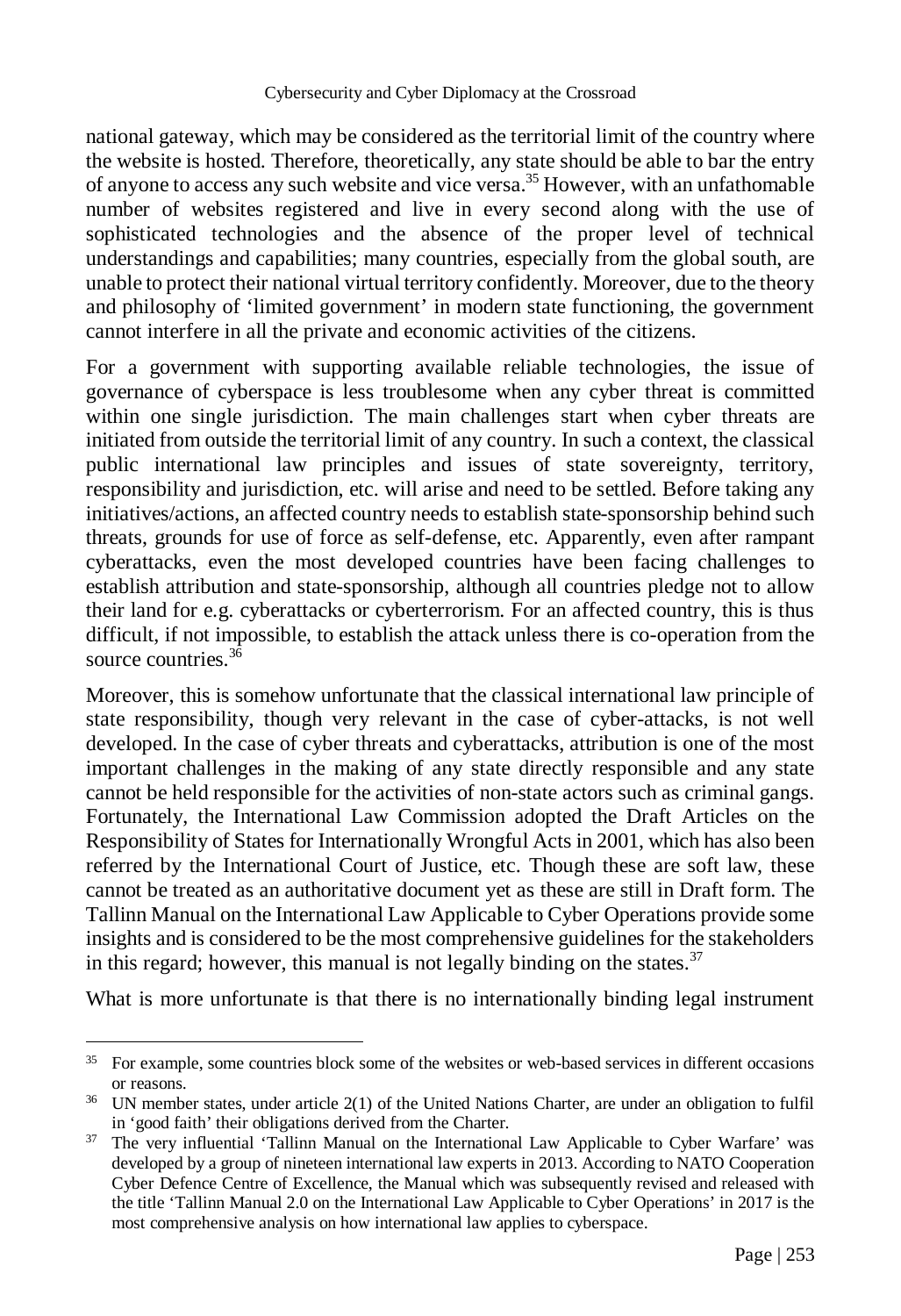addressing this issue so far. The United Nations Office on Drug and Crime (UNODC), though recognises multi-jurisdictional cybercrime as organized crime, has not included any definition of 'organised crime' in the Convention on Transnational Organized Crime, 2020. Within the UN, the First Committee of the UN General Assembly (UNGA) has been functioning as an important forum to discuss various issues on state behavior in cyberspace. Russia introduced a resolution in 1998 on "Developments in the field of information and telecommunications in the context of international security" and similar resolutions are adopted almost every year by the First Committee. Besides, the Committee periodically form a Group of Governmental Experts (GGE), the first one being formed in 2004 as the successor of the Group of Governmental Experts on Information Security.<sup>38</sup> Additionally, the ITU established the International Multilateral Partnership Against Cyber Threats (IMPACT) in 2008. An important development in this regard is that the GGE proposed some norms of responsible state behaviour in cyberspace in their reports of 2010, 2013, and 2015.<sup>39</sup> Even though these are the only norms proposed by high impact bodies, these do not have any binding effects. Unlike the GGE, which is a relatively exclusive forum of 25 members, in December 2018, the UNGA established an Open-ended Working Group (OEWG), which is open for all UN member states to participate and discuss ICT related issues in cyberspace which may help in developing an International Cyber Law Convention to help shape the international move on setting the international law norms and rules on e.g. attribution and effective control. This is a wonderful opportunity for all countries in the world, including Bangladesh, to raise their voice towards making a more secured cyberspace. Besides, there are at least twenty regional agreements and initiatives on cybersecurity. <sup>40</sup> The European Convention on Cyber Crime (also known as "Budapest Convention"), the most famous but non-binding instrument, is also open for non-European countries to sign and ratify and the African Union Convention on Cybersecurity and Personal Data Protection (also known as "Malabo Convention") is open for signature for the African countries.

Apart from these selected moves at the international and regional level, a recent trend that some of the industrialized countries and global cyber superpower have been considering the issue of inclusion of cybersecurity issues in their BITs, can be noticed. <sup>41</sup> Moreover, some jurisdictions e.g. Europe has been considering to impose economic sanction due to cybersecurity issues.<sup>42</sup> Thus, these are some of the attempts

 $\overline{a}$ <sup>38</sup> The formation of such a committee begins with an expression of interest, after that it has to receive recommendation of the High Representative to the Secretary-General (UNSG), and finally, the UNSG nominates the Committee.

<sup>&</sup>lt;sup>39</sup> For an overview of different moves taken in this regard, see, Paul Meyer, "Norms of Responsible State Behaviour in Cyberspace." In Markus Christen, Bert Gordijn and Michele Loi (eds.), *The Ethics of Cybersecurity*, (Springer 2020).

<sup>40</sup> For the list of these agreements and initiatives, please see, Internet Governance Forum, 'IGF 2019 Best Practice Forum on Cybersecurity: Cybersecurity Agreements' (2019) 16-17 <https://www.dfat.gov.au/sites/default/files/cyber-submission-best-practices-forum-oncybersecurity-igf-2-of-2.pdf> accessed 27 November 2021.

<sup>41</sup> Shackelford S and others, 'Using BITs to Protect Bytes: Promoting Cyber Peace by Safeguarding Trade Secrets through Bilateral Investment Treaties' (2015) American Business Law Journal 1.

<sup>42</sup> See for instance, 'Guardian of the galaxy: EU cyber sanctions and norms in cyberspace' (2019)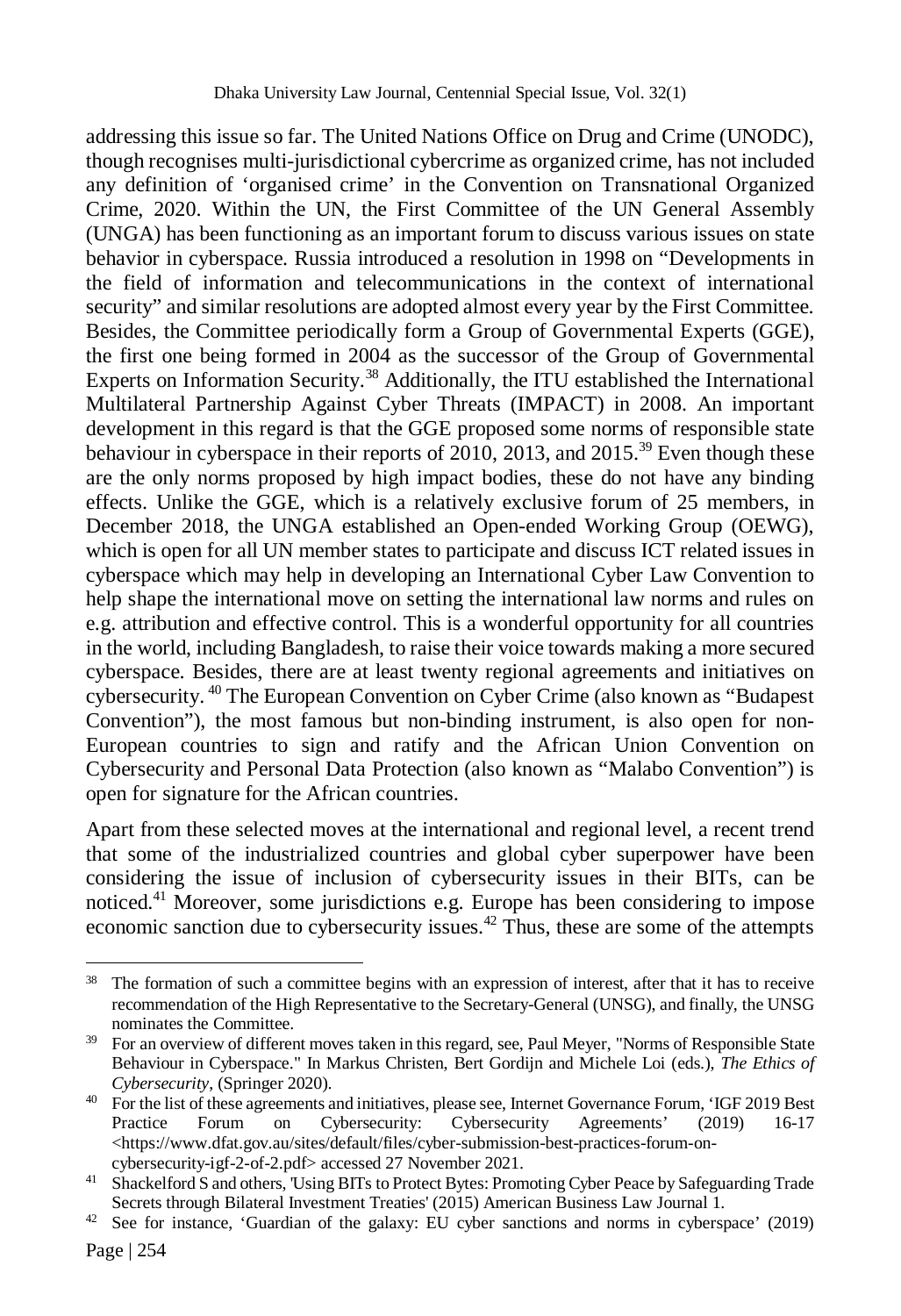different jurisdictions have been trying to consider in the absence of any binding international instrument that the UN member states can adhere to ensure cyberspace more secured.

#### **IV. REGULATION TOWARDS SECURED CYBERSPACE IN BANGLADESH CONTEXT**

It has already been shared that ITU's GCA considers five interrelated and coordinated arms- legal, technical, and procedural measures, organization measures, capacity building measures, and cooperation measures important for an ideal cybersecurity framework. This segment will provide an overview of these initiatives taken in the Bangladesh context and share some policy directions after evaluating these.

#### **A. Cybersecurity in Bangladesh Context: An Overview**

When Bangladesh was born as an independent country, Sweden had already enacted the first national cybersecurity-related law in the year 1973 in the form of a data protection law. In the first two decades after independence, Bangladesh had to face various political turmoil and natural disasters while concentrating on her economic development. These factors, alongside the poor foresight of the then governments in power, had an impact on Bangladesh's late joining in the ICT revolution compared to some of her neighbours.<sup>43</sup>

The Information and Communication Technology Act, 2006 (Act no. 39 of 2006) ("ICT Act, 2006"), the first standalone piece of legislation, was enacted containing important provisions on various aspects of ICTs securities e.g. legal recognition of digital signature and electronic records,<sup>44</sup> attribution, acknowledgment, and dispatch of electronic records,  $4^5$  secure electronic records & digital signatures.  $4^6$  The Law also listed a good number of substantive criminal offences with punishments e.g. damage to computer system, computer system (sec. 54), temperament of computer source code (s. 55), computer system hacking (s. 56), unauthorized access to protected system (s. 61), disclosure of confidentiality (s. 63), use of computer for crime commission (s. 66), etc. Besides, the Bangladesh Computer Emergency Response Team (bdCERT) was established in 2007 to assist the stakeholders in dealing with computer threats, vulnerabilities, incidents and incident responses, etc.

There are several limitations and challenges due to which the provisions of the law are not implemented effectively. As a result, the news about various cybercrimes are reported almost regularly. The incidents of malware attacks or website hacking are quite common. In the Holey Artisan Bakery incident, the terrorists successfully completed the bloodshed while using electronic devices, and this raised concerns over

Chaillot Paper 155 <https://www.iss.europa.eu/sites/default/files/EUISSFiles/cp155.pdf> accessed 27 November 2021; Erica Moret and Patryk Pawlak, 'The EU Cyber Diplomacy Toolbox: towards a cyber sanctions regime?' <https://www.iss.europa.eu/sites/default/files/EUISSFiles/Brief%2024% 20Cyber%20sanctions.pdf> accessed 27 November 2021.

<sup>&</sup>lt;sup>43</sup> For a history of ICTs and the Internet in Bangladesh, see, generally, Karim ME (n 15).

<sup>44</sup> Information and Communication Technology Act, 2006 (Act no. 39 of 2006) ch II, secs 5-12.

<sup>45</sup> *Ibid,* ch III, secs 13-15.

<sup>46</sup> *Ibid,* ch IV, secs 16-17.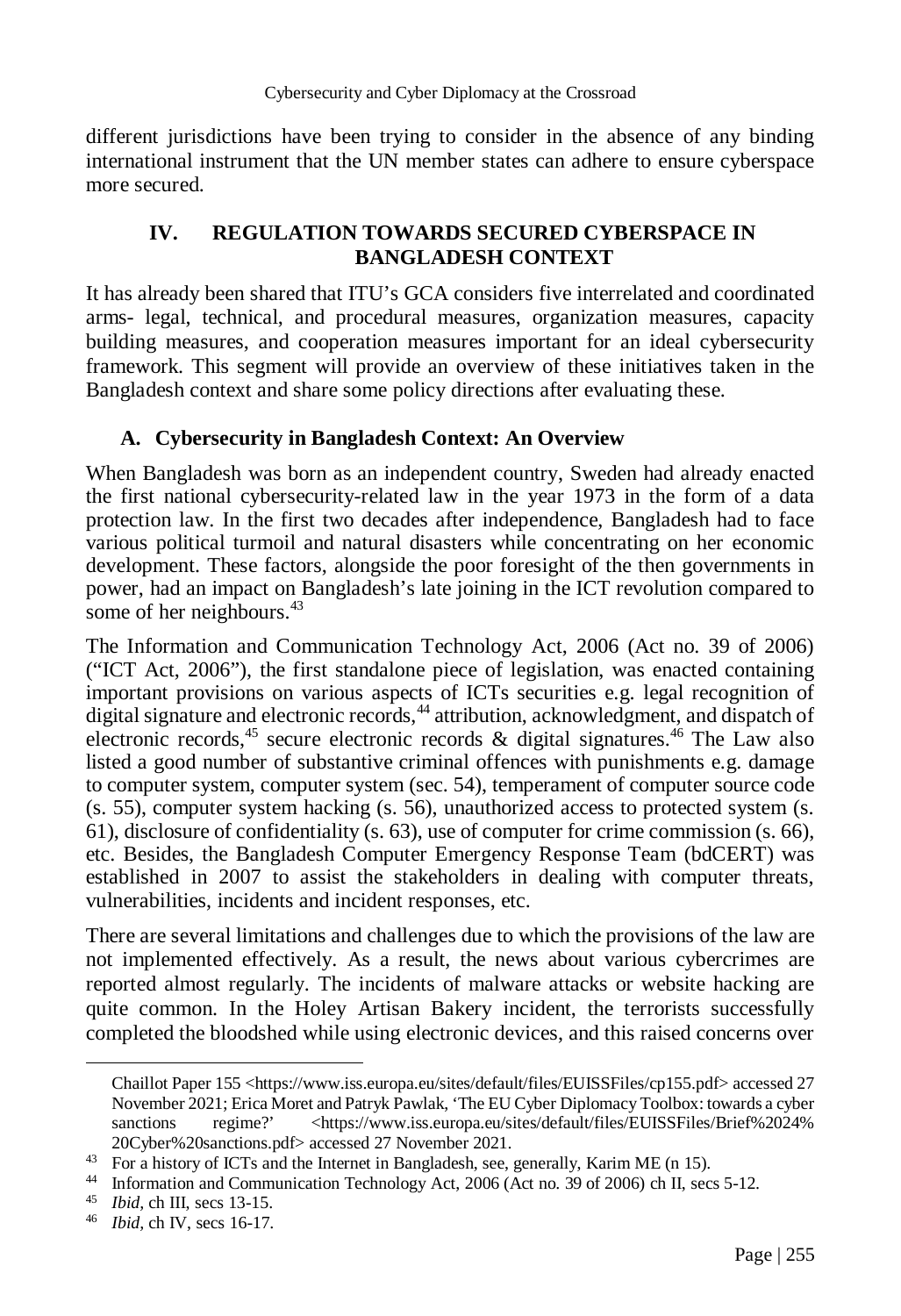the awareness and preparedness capabilities of the local security professionals. Besides, the security of Bangladesh National Defence College's website was breached through state-sponsored cyberattacks several times.<sup>47</sup> Moreover, there were frequent allegations that the provisions of the law, especially section 57 dealing with defamation in electronic form, were used for political purposes and to limit the voice of the opposition or critics of the government. Due to some technical and technological limitations of the law enforcement agencies, lack of dedicated forensic labs, etc. offences under this law committed could not be investigated, tried, and prosecuted. As a result, not a single case under this law was unfortunately brought to the higher court, and reported in the law reports in the last fifteen years. The ICT Act, 2006 was subsequently amended extensively through the provisions of the Digital Security Act, 2018 (Act 46 of 2018) ("the DSA, 2018"), leaving the ICT Act, 2006 merely a digital signature law as available in other jurisdictions. Furthermore, dedicated wings with necessary cyber forensic expertise were established in the police administration and cyber tribunals are established in all divisional districts.

Bangladesh has adopted the National Cybersecurity Strategy, 2014 following the Pillars of the ITU's GCA though unfortunately, no specific body was assigned with the responsibility for the 'design, implementation, monitoring, and revision of the strategy'. Some sectors such as communications, emergency services, energy, finance, food, government, health, transport, and water were indicated as Critical Information Infrastructure (CII) though no such specific CIIs have been formally declared yet. It was reiterated through the DSA, 2018 and the Digital Security Rules, 2020 ("the DSR, 2020") that the government may declare any computer system, network, or information infrastructure as CII. $48$  In 2014, the government also issued the Information Security Policy Guidelines which provided all the government agencies to develop and implement their respective information security policy within six months of the commencement of the Guidelines.<sup>49</sup>

In 2016, the ICT Division, under the Ministry of Posts, Telecommunications and Information Technology, established the Bangladesh e-Government Computer

<sup>47</sup> Mohammad Nurus Salam, 'Evolving Cyber Security Threat and Preparedness of Bangladesh Army' (2018) 64 Bangladesh Army Journal 83-95.

<sup>48</sup> See generally, Digital Security Act, 2018 (Act No. 46 of 2018), sec 15. Examples of critical infrastructures include transport/traffic (aviation, navy, railway, road traffic), government (administration, parliament, judiciary), IT & T (telecommunication and information technology), media and culture (electronic and print media and national monuments), utilities such as water (water supply and sewerage), energy (electricity, gas, oil), health (medical care, drugs, laboratories), finance and insurance (banks, stock exchange, insurance and other financial services). These are treated as critical as the control, process, circulation, or preservation of any information after damaging or compromising may adversely affect: (i) public safety or financial security or public health, and (ii) national security or national integrity or sovereignty. The example of BB cyber heist can be shared here when in February 2016, by exploiting in a SWIFT global payment network, the hackers stole USD 81 million of the national reserve.

<sup>&</sup>lt;sup>49</sup> The Guidelines define 'information security policy' as "a documented list of management instructions that describe in detail the proper use and management of computer and network resources with the objective to protect these resources as well as the information stored or processed by Information Systems from any unauthorized disclosure, modifications or destruction."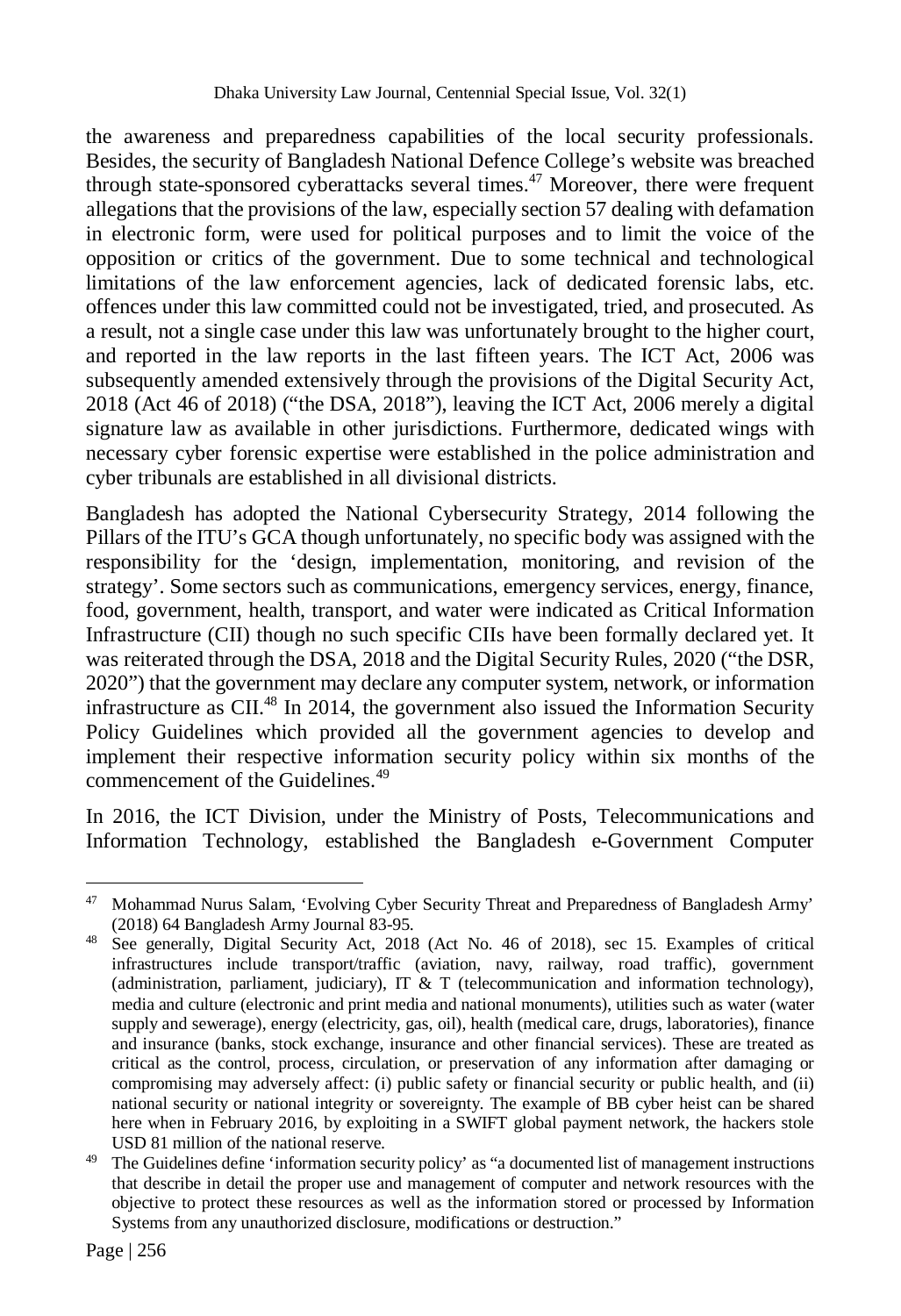Incident Response Team (BGD e-GOV CIRT) under Bangladesh Computer Council to support the government efforts to develop and amplify ICT programs by establishing and maintaining cybersecurity incident management capabilities within the environment of the government.<sup>50</sup> One of the important contributions of BGD e-GOV CIRT is the introduction of an Information Security Manual, mainly to ensure the security of unclassified government information and systems, entitled Government of Bangladesh Information Security Manual (GoBISM), based on International Standards such as ISO/IEC 27001:2013, ISO/IEC 27002:2013 following New Zealand Information Security Manual.<sup>51</sup> With its mandates to support the government mainly, the BGD e-GOV CIRT has been taking various initiatives. There are some limitations and scopes for further improvements in the rapidly changing circumstances. For example, the GoBISM, which suggests two sets of controls- mandatory and recommended, is only a manual having no legally binding force and the government departments are not bound to follow this for the time being.

With all these fragmented initiatives, it is evident that there was no standalone cybersecurity law in Bangladesh, and the overall domestic cybersecurity ecosystem was not found to be satisfactory as it was reflected in the Indexes shared already.<sup>52</sup> Subsequently, the government enacted the DSA, 2018 apparently in a rush just before the General Election of 2018 to ensure national digital security, and the identification, prevention, suppression, trial, and other related matters regarding digital crime. Some of the most important immediate contributions of the Law was the provision for the

<sup>50</sup> The BGD e-GOV CIRT is now serving as National CIRT of Bangladesh (N-CERT) under the administrative control of the DSA. See, Digital Security Rules, 2020, rule 8.

<sup>&</sup>lt;sup>51</sup> Some of the provisions included in the GoBISM are on information security governance, system certification and accreditation, information security documentation, information security monitoring, information security incidents, physical security, personnel security, infrastructure (cable management), communication systems and devices (fax machines, multifunction devices and network printers), product security, decommissioning and disposal (media usage, media sanitization, media destruction), software security, email security, access control, cryptography, network security (Network Management, Wireless LANs, Video and Telephony Conferencing and IP Telephony, Intrusion Detection and Prevention, Gateways, Firewalls, etc.), working off-site, and enterprise system security.

In the case of *M. Habibur Rahman & Ors vs. Govt. of Bangladesh & Ors.* 7 BLT (HCD) 327, it was held that- the word 'government' denotes the person or body of persons administering the laws and governing the state. 'government' is the body of persons changed with the duty of governing and exercising certain powers and performing of certain duties by public authorities or officers together with certain corporations exercising public function.

<sup>&</sup>lt;sup>52</sup> In the high profile report titled 'Cybersecurity Capacity Review: Bangladesh', released by BGD e-GOV CIRT, Global Cybersecurity Capacity Center (GCCC), and Oxford Martin School, Oxford University resulting from the invitation of the BCC to understand the cybersecurity capacity of Bangladesh to strategically prioritize investment in the sector have identified serious gaps and limitations in the existing system. The five sectors evaluated were- (a) cybersecurity policy and strategy, (b) cyberculture and society, (c) cybersecurity education, training and skills, (d) legal and regulatory framework, and (e) standards, organizations and technologies. The GCCC evaluates the cybersecurity capacity of any country into five stages- (i) startup, (ii) formative (iii) established, (iv) strategic, and (v) dynamic. It was found that almost all the sectors are in the 'startup' stage. See, Cybersecurity Capacity Review Bangladesh 2018 <https://www.cirt.gov.bd/wpcontent/uploads/2020/01/CMM\_Bangladesh\_Report\_FINAL.pdf> accessed 27 November 2021.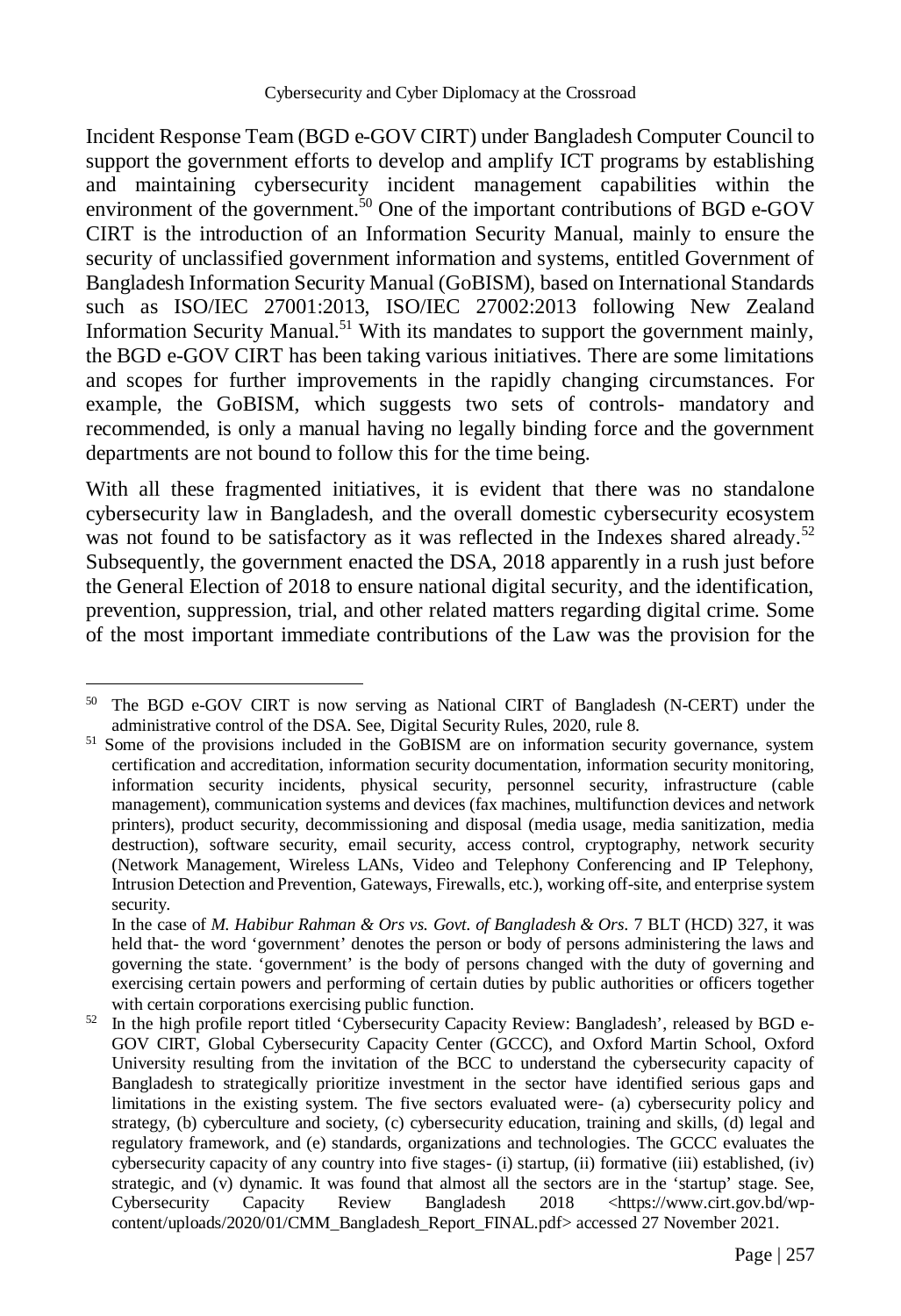creation of a Digital Security Agency (DSA) and National Digital Security Council (NDSC),<sup>53</sup> emergency response team (s. 9), digital forensic lab (s. 10), etc. The law provides for the punishment of some relevant offences e.g. illegal access to- CII (s. 17), computer, digital device, computer system (s. 18), damage to computer and computer system (s. 19), change of computer source code (s. 20), electronic forgery (s. 22), electronic fraud (s. 23), identity theft (s. 24), sending of phishing or spam message (s. 25), collection and processing of personal information without any legal authority (s. 26), cyberterrorism (s. 27), illegal electronic money transaction (s. 28), hacking (s. 34), aiding in commission of offence (s. 35), etc. The Law also provides for mutual legal assistance as per the provisions of the Mutual Legal Assistance Act, 2012 (Act no. 4 of 2012) in case of necessity.

Besides, many relevant issues on cybersecurity are included in the National ICT Policy, 2018 where some plans of action are set, and responsibilities are assigned to different bodies.<sup>54</sup> The government has also issued or drafted some relevant policy documents.<sup>55</sup> While these are all very encouraging moves and promise towards more secured cyberspace, from the experiences of the developed economies it can be anticipated that the implementation of these will be challenging. Moreover, the Policies have no binging effects in the eye of law in Bangladesh.<sup>56</sup> Yet, these initiatives should be applauded for at least the authorities have realized the importance of this and considered adopting relevant necessary measures in a systematic and coordinated approach. Nevertheless, there is still room for improvement.

## **B. Cybersecurity in Bangladesh Context: An Evaluation and Policy Directions**

Cybersecurity issues are a common concern for all countries and require collective, coordinated, and holistic attention and efforts from the relevant stakeholders within a clear policy framework to reduce the menace. It has already been discussed that there is no perfect model for cybersecurity due to the magnitudes of the web cyberspace and complexities. Apparently, the initiatives taken by the government, following the ITU's GCA five pillars should be appreciated keeping in mind that other countries that have started all these processes almost three decades ago are still struggling to make their cyberspace better secured to harness the potentials of ICTs. Therefore, they have been taking innovative initiatives after reviewing the existing ones regularly as routine work.

The present national cybersecurity framework seems to be optimistically progressing, especially after the enactment of the DSA, 2018 and the DSR, 2020. While the present

 $\overline{a}$ <sup>53</sup> The Digital Security Act, 2018 (n 41) ch II, secs 5-7, and ch IV, secs 12-14. The government established the DSA on January 16, 2019 under the ICT Division and the NDSC, headed by the Prime Minister.

<sup>54</sup> It will be relevant to share here that the previous National ICT Policies of 2009 and 2015 also contained some isolated provisions in this regard.

<sup>55</sup> For example, National Strategy for Internet of Things, Blockchain, Artificial Intelligence. The Examination and Certification of Standards of Software and Hardware, 2020 (Draft), etc.

<sup>56</sup> *National Board of Revenue v. Abu Saeed Khan and others*, 2012, 41 CLC (AD) [8674] = 18 BLC (AD) (2013) 116.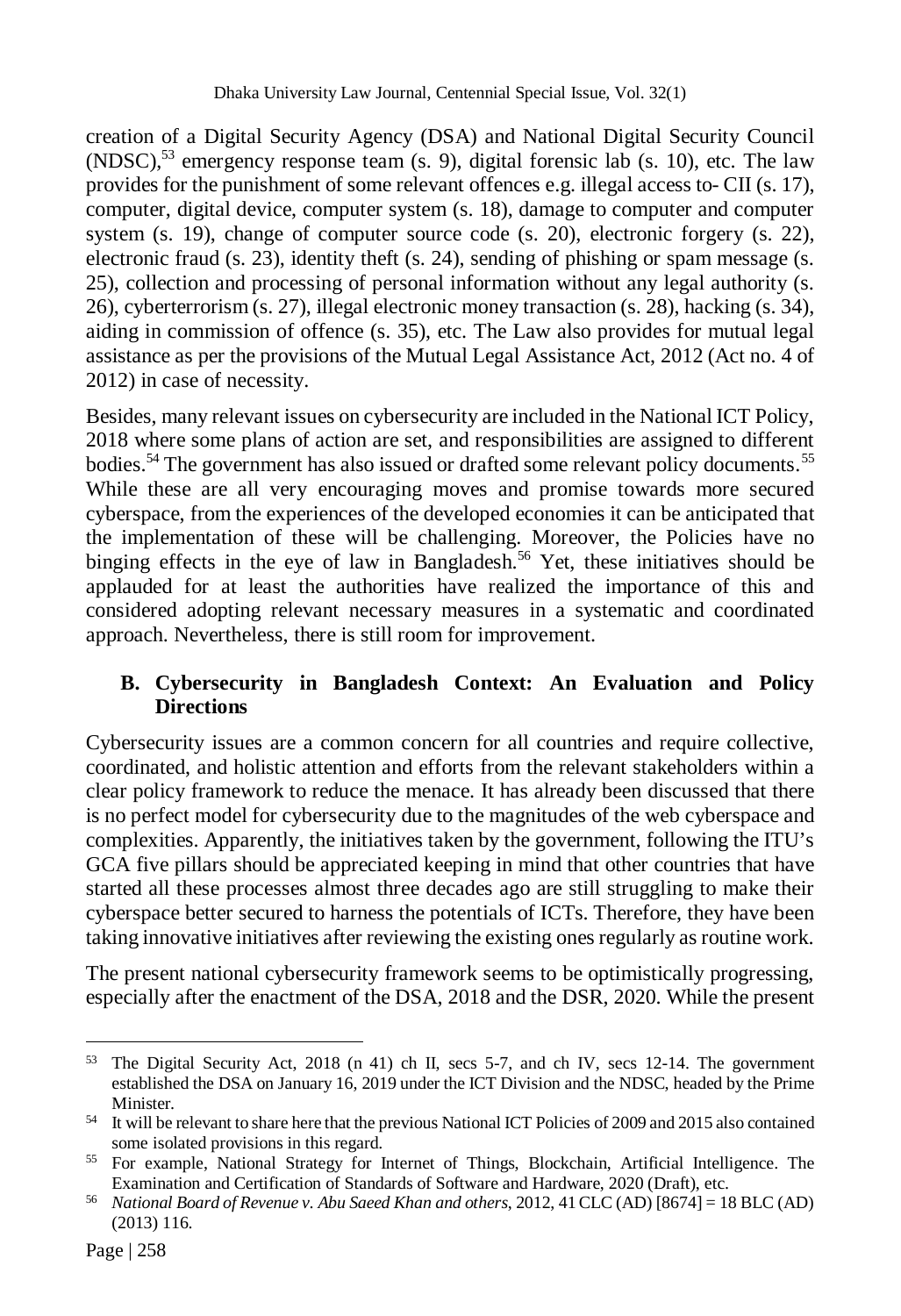framework promises to protect digital crimes originated and committed from inside the country, it will be challenging to implement the available legal provisions if the threats originate from outside the country. When using malware and phishing emails, personal information is stolen to get illegal access to a computer system, Bangladesh does not effectively implement the phishing or spam related legal provisions available in the ICT Act, 2006 or the DSA, 2018. Though an Information Privacy and Protection Rule has recently been drafted, it is not finalised yet. The DSA, 2018 has a provision on the extraterritorial application; however, it is evident from various incidents of threats and attacks that unless there are proper co-operation mechanisms available between countries, this is difficult to implement such provisions in real-world criminal cases, let alone the cybersecurity incidents.

The absence of a competent national body is an important concern. Enacting the DSA, 2018 or recent formation of the DSA is not enough for a government that included 'digital dreams' in their election manifesto almost a decade ago. These are only the beginning and a lot more should be done. Bangladesh still does not have any dedicated cybersecurity policy unit responsible to develop, monitor, or implement cybersecurity policies continuously considering the developments and international best practices.<sup>57</sup> Until 2019, there was no dedicated national body to deal with overall cybersecurity issues, though the government established the DSA recently. While it is yet not the right time to evaluate the activities of the DSA, one serious concern is that the Defence forces are not directly included in the DSA like other countries e.g. Australia, though the Director-General of the Defence Intelligence is made as an *ex officio* member of the NDSC. It indicates that the government has been trying to address this as a technical issue only ignoring the national security aspect of it. It may be argued that since the Prime Minister heads the Ministry of Defence and is the Chair of the DSA, the defence personnel will automatically be included; however, it may not happen and therefore, we need to wait till then. Moreover, Bangladesh lacks a National Security Council; instead, the government has recently formed a National Committee on Security Affairs. The government has recently updated the previous 2-pages defence policy of 1974 in 2018. Though the National Defence Policy, 2018 could not be accessed, perhaps for some security reasons, it can be seen from the newspaper reports that the Policy provides the citizens to be ready always to play their role as they did during the time of liberation war in 1971.<sup>58</sup> To expect similar cooperation from the general people on cybersecurity-related threats and attacks, there is no alternative to make them aware of cybersecurity basics.

The government should realise practically that making cyberspace safe for the citizens is fundamental to avoid catastrophic incidents in the future. In making cyberspace more secure, the need for awareness of citizens is paramount. Therefore, cybersecurity culture should be promoted in the country. This does not require a huge investment, it rather requires conveying a message effectively, which is that cybersecurity starts with

l

<sup>57</sup> See, National Cybersecurity Index (n 16).

<sup>58</sup> Shakhawat Liton and Partha Pratim Bhattacharjee, 'Draft National Defence Policy: PM to head nat'l security body' *the Daily Star* (Dhaka, 21 March 2018) <https://www.thedailystar.net/frontpage/draftnational-defence-policy-pm-head-natl-security-body-1551244> accessed 27 November 2021.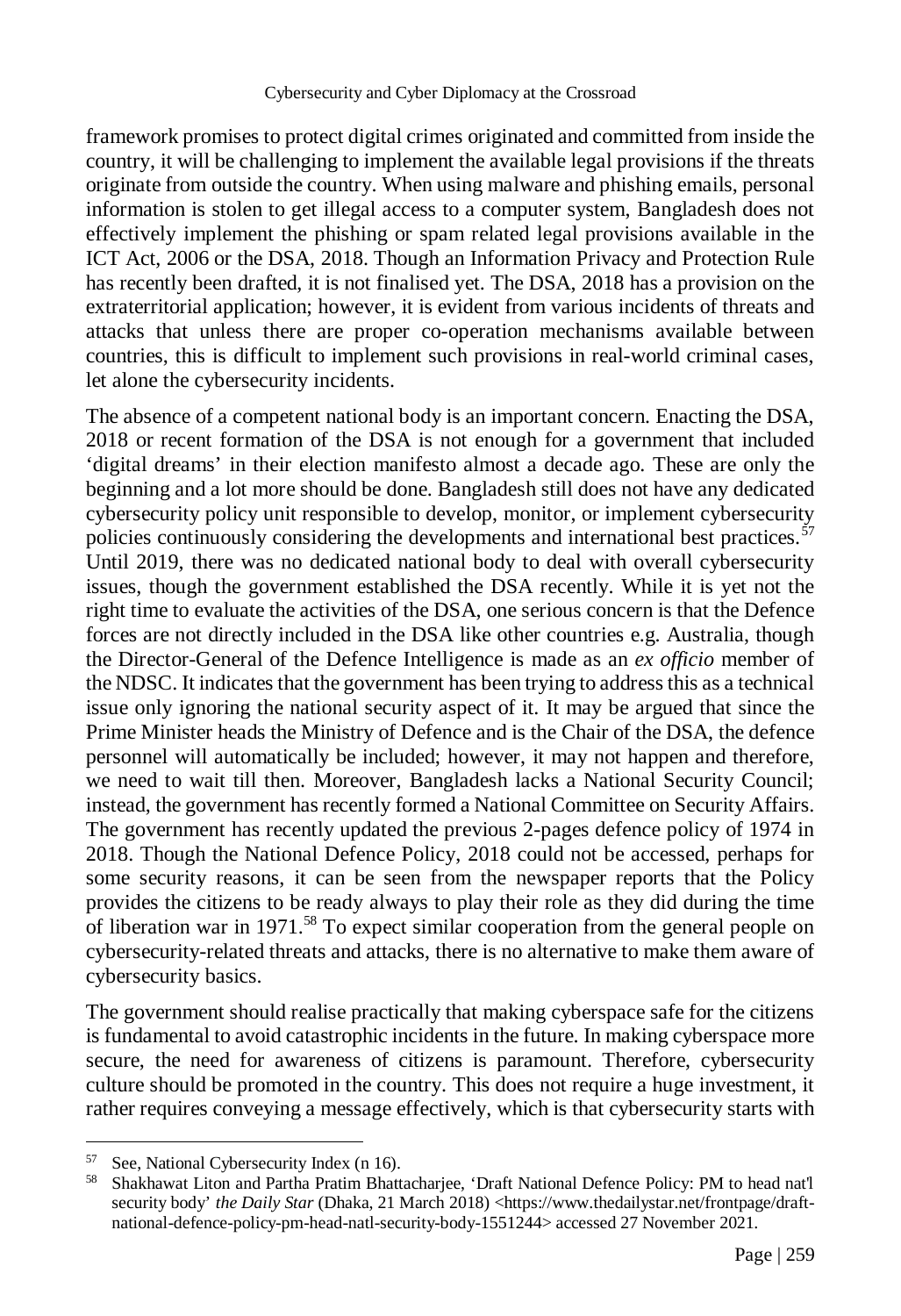awareness and personal carefulness. Citizens need to be made aware that the cybersecurity issues are for their benefit. Many universities have been offering computer science and engineering courses in Bangladesh. The students and students of other courses of these universities can be engaged as volunteers as part of their community service/contribution to make people aware of different cybersecurity issues. There is already enough literature proposed by internationally recognised bodies available in the common domain on how to develop the cybersecurity culture within an organization. It is encouraging to share that some regulators have issued instructions to initiate some awareness programs. For example, Bangladesh Bank instructs all banks to run information security awareness programmes. Besides, the DSA and other government bodies have been organising some isolated cyber hygiene programmes and taking initiatives on or before some international dates or events, but these are not enough again. There are also incidents that some over-enthusiast Bangladeshi hacktivists target the websites of different countries in the aftermath of some sensitive incidents. The government should also disseminate the information that for such activities the country may face economic sanctions.

It has been reported frequently that the provisions of the laws i.e. the ICT Act, 2006 and the DSA, 2018 are regularly abused for political purposes and to control the voice of the political opponents and criticisms of the government or ruling political party. That's why even if the enacted laws contain some favourable provisions which are common in other jurisdictions, the general mass has an apprehension about the effectiveness of the law. Though the police administration has issued some guidelines on the use and application of the provisions of these laws, it is still perceived to be misused.

The cybercrime trial and prosecution success rate in Bangladesh is very few if not nil. It is believed that the officers involved in different stages are not adequately prepared and trained. This situation can be improved. Already there are international best practices available in the public domain. The book titled "Combating Cybercrime: Tools and Capacity Building for Emerging Economies" released by the ITU is an important contribution designed targeting the capacity building of the stakeholders involved in the cyberspace landscape e.g. law and policymakers, judges, law officers, investigators, and civil society members towards making a safe, secure and equitable Internet. Besides, different countries have already come up with Cybercrime Prosecution Guidance.<sup>59</sup> The policymakers can consider to adopt these in the Bangladesh context keeping in mind the economic and socio-cultural issues. $60$ 

It is apparent from the DSR, 2020 that the government has realised that 'security by design' should be the primary aim behind all government digital moves. While we need to wait to evaluate the effectiveness of the government's such move, the N-CERT

 $\overline{a}$ <sup>59</sup> See generally, 'Cybercrime - prosecution guidance' (26 September 2019) <https://www.cps.gov.uk/ legal-guidance/cybercrime-prosecution-guidance> accessed 1 March 2021.

<sup>&</sup>lt;sup>60</sup> In updating the cybersecurity policies in future, Bangladesh should consider international best practices available at the website of United Nations Institute for Disarmament Research Cyber Policy Portal. See generally, 'UNIDIR Cyber Policy Portal' <https://unidir.org/cpp/en/> accessed 27 November 2021.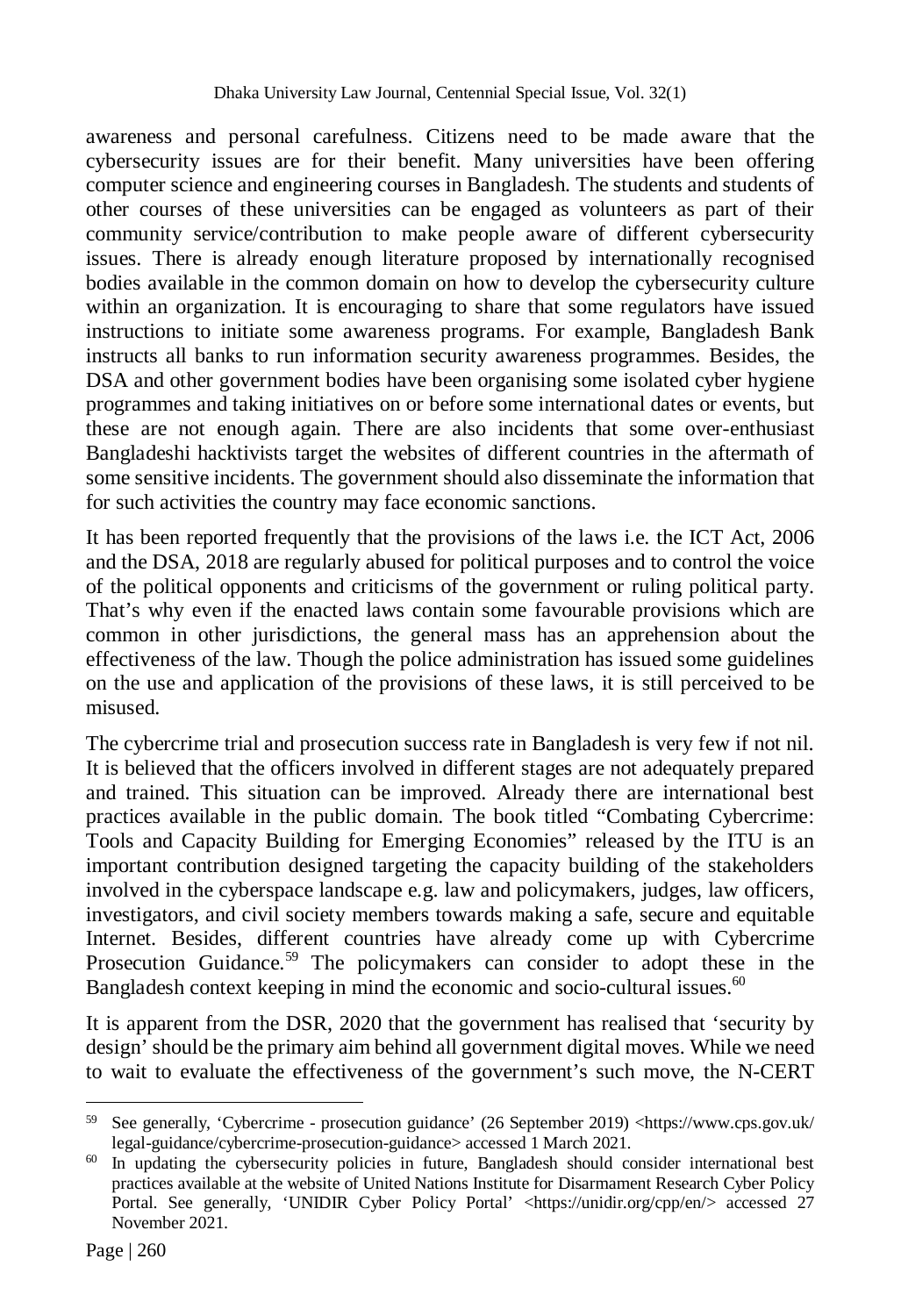should actively consider taking part in the cyber drills run by ITU to evaluate its preparedness in cyberattacks scenarios. This is because except for the Bangladesh Army, Bangladesh reportedly imports most software from abroad. Though this is not sure how the procurement process of such software is conducted, this is obvious that not the software code rather only .exe file is normally shared which causes some additional problems in the maintenance of e.g. the router, firewall, software maintenance, password, backdoor hook, or maintenance hook, etc. This is even unfortunate as Bangladeshi technopreneurs are well capable to develop the required software to meet the national needs. Good thing is that Bangladesh Bank authorities have decided to use local software developed by the local developers in the banking sector, which is a very welcoming move.<sup> $61$ </sup> Therefore, the involvement of the legal professionals having expertise in cybersecurity and international law should be considered in the future procurement process. Moreover, like the move of banking regulators, initiatives can be taken to organize hackathons and introduction of 'regulatory sandbox' on different aspects of cybersecurity through which the winners can be engaged to develop customised tailormade but more secured applications and systems.

Unfortunately, there is no dedicated civil society think tank to deal with cybersecurity issues exclusively. Though the most renowned think tank i.e. Bangladesh Institute of International and Strategic Studies does not also have any noticeable program on cybersecurity, the Bangladesh Institute of Peace & Security Studies has been playing some role in this regard and has been researching on this issue besides their other activities.

In the socio-economic context of the country where the education, awareness, and understanding of the people are still not satisfactory, and the government and other stakeholders are unable to invest a significant amount in the protection of national cyberspace, the government should consider promoting the notion of cyber diplomacy. Within the UN system, the co-operation between the member states is very fundamental,  $62$  and the act of diplomatic relations plays an instrumental role to this end. Diplomacy, a means to implement the foreign policy of any country, "uses certain set of skills, tools, procedures, methods, norms and rules . . . to orchestrate and moderate the dialogues between states . . . to optimize the content and quality of international relation . . ."<sup>63</sup> The issue of 'electronic diplomacy' is not a new concept as different countries have been following this for years.<sup>64</sup> However, cyber diplomacy, relatively a new idea emerging in Europe about cyber defence and cybersecurity, aims to secure multilateral agreements on cyber norms, responsible state and non-state behaviour in

<sup>61</sup> Special Correspondent, 'State-owned banks asked to bank on local software' *the Business Post* (Dhaka, 17 August 2020) <https://businesspostbd.com/post/5293> accessed 27 November 2021.

 $62$  For example, the Preamble, Article 1(3), the Charter of the United Nations, 1945.

<sup>63</sup> Bolewski W, *Diplomacy and international law in globalized relations* (Springer Science & Business Media 2007).

<sup>&</sup>lt;sup>64</sup> The concept 'electronic diplomacy' or 'digital diplomacy' is used in a different context. Adesina OS, 'Foreign policy in an era of digital diplomacy' (2017) 3 Cogent Social Sciences 1297175. If the definition of the term 'electronic' includes the communication of diplomatic affairs through electronic means, then Bangladesh has also been practicing this since her birth.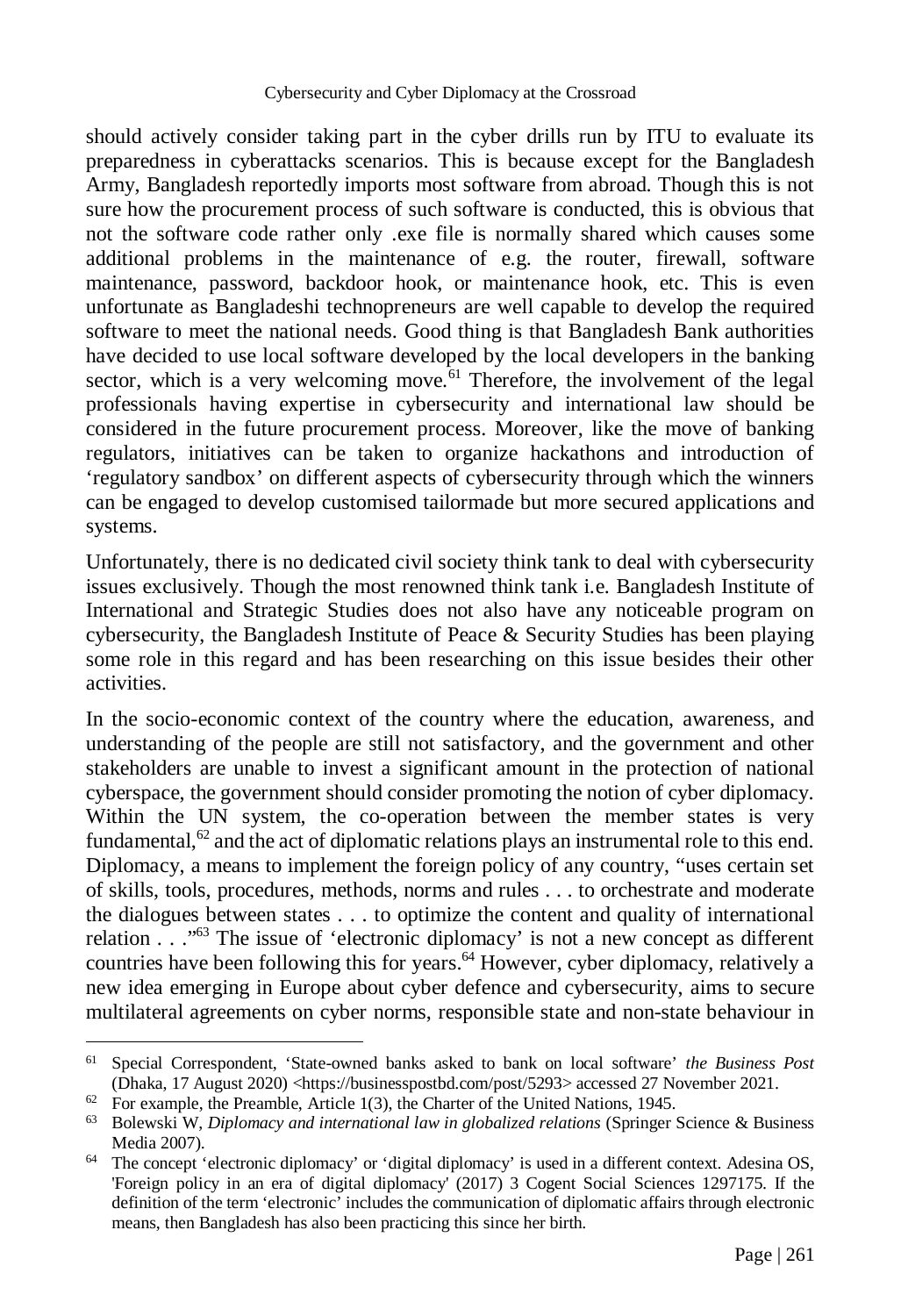cyberspace, and effective global digital governance through the joint efforts of likeminded countries and relevant stakeholders. This initiative is getting traction as cyber threats are seen as an attack on the sovereignty of the state. The European Union has already developed the Cyber Diplomacy Toolbox and some regional treaty arrangements towards making safer and more principled cyberspace.

There is no binding international instrument on cybersecurity and Bangladesh is not part of any important global alliances that work to make the cyberspace secured though the country is an active member in the various international forum, including its membership in the UN Security Council between 1979-1980 and 2000-2001, and has bilateral and multilateral agreements/treaties with several countries. Hence, Bangladesh, based on the Constitutional mandate and the initial Foreign Policy i.e. 'friendship with all and malice towards none', prefers the settlement of any kind of extra-territorial dispute, including the disputes in cyberspace, peacefully.  $^{65}$  Yet, Bangladesh should consider including the issue of cybersecurity in their diplomatic agenda.

This is a good sign that the government has realised the importance of cyberwar and cybersecurity and has started to raise these at the international forum. In 2017, in her speech at the 72<sup>nd</sup> UNGA, Prime Minister Sheikh Hasina expressed her concerns on cyber threats to prevent money laundering, terrorist financing, and other transnational organized crimes.<sup>66</sup> In 2018, at the High-Level Side-Event on Cyber Security and International Cooperation, the Prime Minister has eloquently articulated the risks and challenges in cyberspace.<sup>67</sup> Thus, it is high time that the government reconsiders establishing both a cyber army wing and cyber diplomacy. This is also needed as the changing world demands the proper representation of the country at the international forum effectively and efficiently. In various databases maintained by international communities, e.g. UNODC Database on cybercrime, the position of Bangladesh is not properly updated.<sup>68</sup> The very poor level of entry in the database may prevent another country to co-operate with Bangladesh. If not, it will surely kill a very important time in case of an emergency. Besides, in most of the previous massive successful cyberattacks having security consequences targeted in various countries, where Bangladesh has diplomatic missions, it is not apparent if the diplomatic missions

 $\overline{a}$ <sup>65</sup> Article 25 of the Bangladesh Constitution 1972, which forms the foundation in dealing with international affairs, provides to maintain the international relation of the country based on the "principles of respect for national sovereignty and equality, non-interference in the internal affairs of other countries, peaceful settlement of international disputes, and respect for international law and the principles enunciated in the United Nations, and on the basis of those principles shall – (a) strive for the renunciation of the use of force in international relations and for general and complete disarmament: . . ."

<sup>66</sup> External Publicity Wing, Ministry of Foreign Affairs, Government of Bangladesh, 'Selected Speeches of Prime Minister Sheikh Hasina During Official Visits (2009-2018)' 153 < https://mofa.gov.bd/site/publications/4c50b8a7-f408-4070-8504-848987691768/Selected-speechesof-Prime-Minister-Sheikh-Hasina-during-official-visits-2009-2018> accessed 1 March 2021.

<sup>67</sup> *Ibid,* 202-203.

<sup>&</sup>lt;sup>68</sup> See, for reference, the Chapter on Bangladesh maintained by the UNODC's database on Sharing Electronic Resources and Laws on Crime (SHERLOC) <https://sherloc.unodc.org/ cld/v3/sherloc/legdb/> accessed 1 March 2021.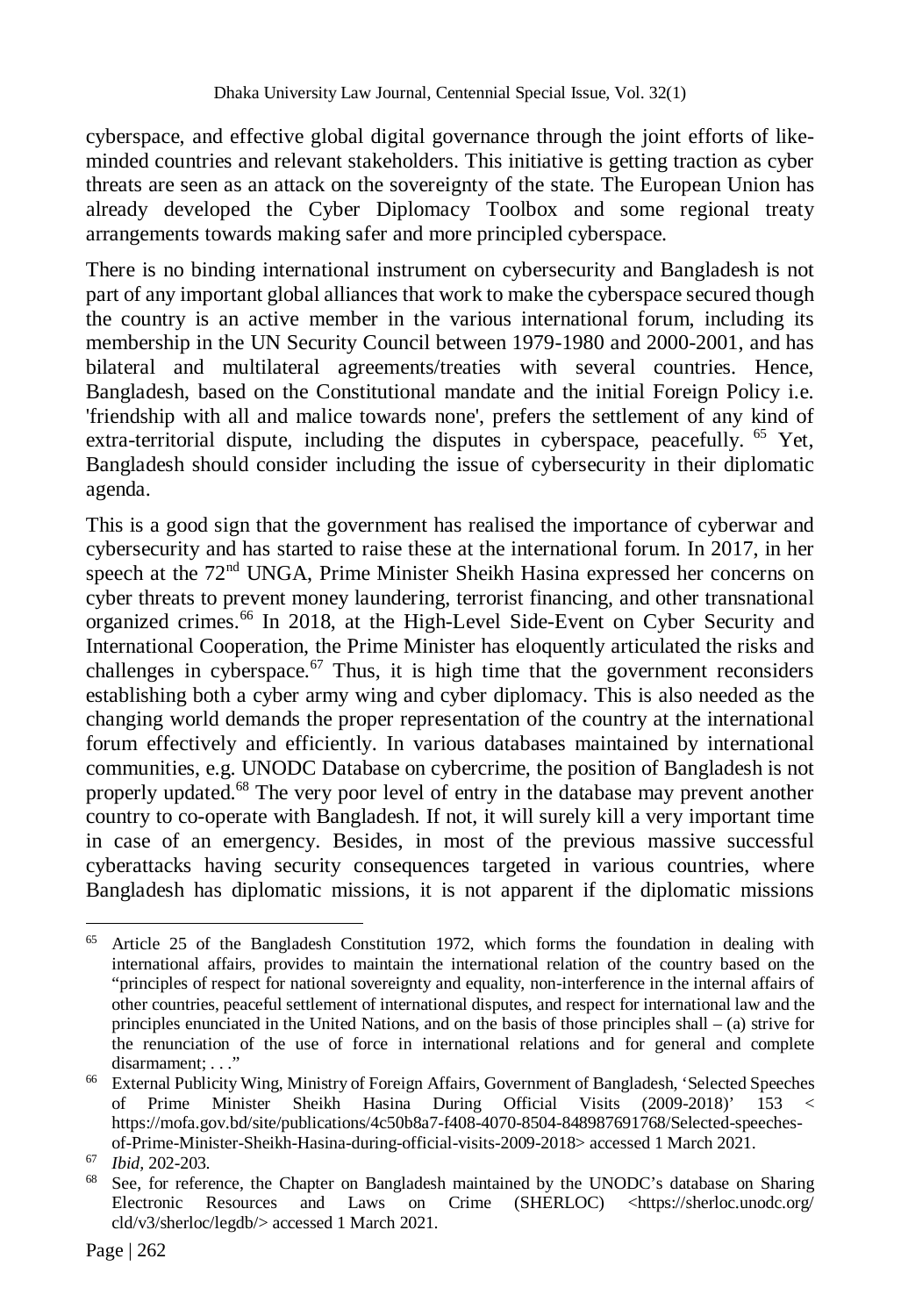realised the importance of these and update the government back home about the necessary needful. If that could be done, the experience could be utilised in recovering the heisted Bangladesh Bank fund.

Through cyber diplomacy, Bangladesh needs to take initiatives to include the issue of cybersecurity in the existing treaties and future ones. The country should delve into cyber diplomacy and should foster bilateral and multilateral efforts to settle the issue peacefully. This is because it has been reported that in the recovery of the Bangladesh Bank Cyber heist, due to non-co-operation of countries such as the Philippines, China, Malaysia, and Sri Lanka, the Criminal Investigation Department (CID) is incapacitated to submit the charge-sheet though the investigation was completed.<sup>69</sup> As a result, Bangladesh could only recover USD 15 million out of heisted USD 81 million. The Foreign Services Academy, responsible to train the Bangladeshi diplomats, can include the issues of cybersecurity and cyber diplomacy in their training module. Finally, Bangladesh should consider playing an active role by joining the UN OEWG and can further consider joining the Budapest Convention as a party.

Interestingly, the initial foreign policy has been changing over the years and the country has been emphasizing economic diplomacy. As Bangladesh is emphasizing economic diplomacy in recent years, the country should review the existing BITs and all future BITs to include the provisions of cybersecurity. Fortunately, Bangladesh has BITs with some cybersecurity giants and therefore, can exchange experiences if this issue is included in the meeting agenda.<sup>70</sup>

## **V. CONCLUSION**

The relationship of crime with economic development and globalization is well recognised, so is the case of cybercrimes, which are committed to breaching the computer security system of a cyber persona. Cybercrime and cybersecurity are concerns of all and every country in the world, everyone has been facing this in some shape or form at a varied level making it to be common concern of mankind. The recent economic progress of Bangladesh has been recognized by various authoritative bodies. With Bangladesh's vision to transform an agrarian country into a manufacturing one and with the political slogan of the present government i.e. 'Digital Bangladesh' and to fully digitalise the country to improve the socio-economic conditions of the people, the number of cyber threats has increased too since the issues of digitalization come with inherent security challenges. Therefore, the government should also consider the

 $\overline{a}$ <sup>69</sup> Nurul Amin & Shafayat Hossain (n 17).

 $70$  From the database of the UNCTAD, it is apparent that Bangladesh has existing bilateral investment treaties with Denmark, India, Singapore, Thailand, Iran, Austria, Switzerland, Uzbekistan, Japan, Indonesia, Philippines, Poland, China, Netherlands, Malaysia, Turkey (1987), Romania, Korea, USA, France, Belgium-Luxemburg Economic Union, Germany, and the United Kingdom. There are also some countries with whom Bangladesh has already signed the investment treaties though these are yet to come into force. The list of such countries includes- Cambodia, Turkey (2012), United Arab Emirates, Vietnam, North Korea, and Pakistan. See, for reference, UNCTAD, 'Investment Policy Hub' <https://investmentpolicy.unctad.org/international-investment-agreements/countries/16/bangladesh> accessed 1 March 2021.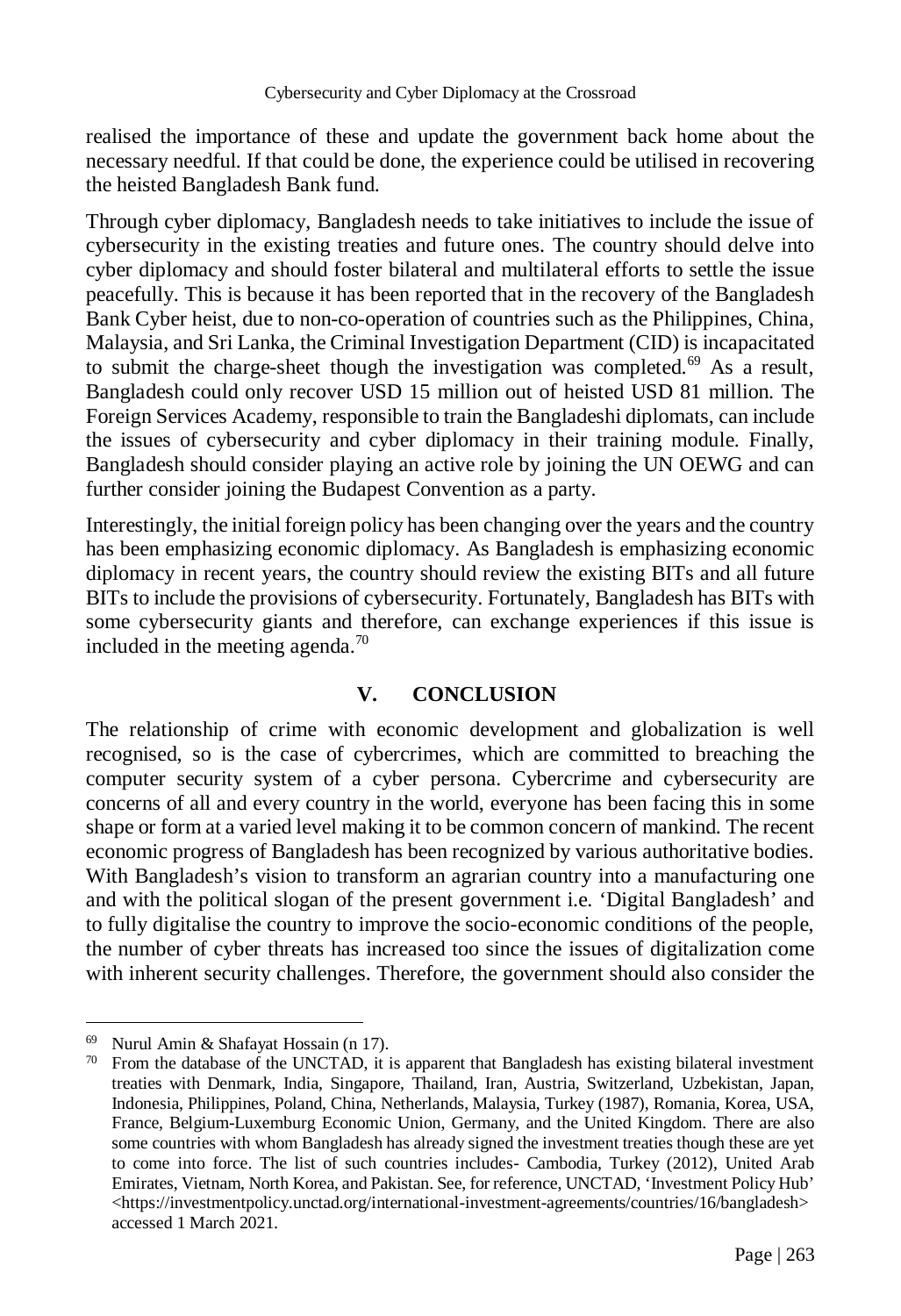issue of safe and secured cyberspace seriously.

Technically speaking, there is no exclusively secured system, and none can guarantee the most effective cybersecurity infrastructure which will remove the possibilities of all the prospective future cyber threats though the taking of effective measures can promise to reduce the number of threats. With various super-powerful technologies in the market and some are in the pipeline such as 5G technology, AI and quantum computing, etc. when data will be processed within nanoseconds, and due to the immortal nature of computer data, this issue of cybersecurity should be considered very seriously. Like natural calamities, the policymakers and everyone should realize that cyberattacks will surely happen; but initiatives should be taken to reduce the chances, respond immediately and prevent the prospective intruders/criminals. There is, unfortunately, no 'one size fits all' solution to the various types of cybercrime and cyber threats. That's why different countries have been framing a tailor-made customised cybersecurity framework based on their own need. But one thing is obvious that along with the legal and technological solutions, and the formation of a dedicated body with the core mandate of cybersecurity responsibilities, the awareness of cyberspace user citizens following the adage 'prevention is better than cure' can reduce the number of cyber threats significantly.

Bangladesh has been facing various development challenges common to other developing economies such as natural calamities, lack of good governance, corruption, etc. These were reconfirmed during the novel COVID-19 time when the policymakers initially were confident about the readiness of the national healthcare system, which was reported to be scrambling or found ineffective with full of inconsistencies and mismanagements subsequently. While manmade disasters may be settled with the passage of time and proper management of allocated resources, unfortunately, the effects of the digital disaster as a consequence of the cybersecurity crisis cannot be healed easily as it takes time even to realize that the computer system has been compromised.

Bangladesh has been leading the UN Peacekeeping mission in different countries in the world to ensure the security of that area and the country has been progressing even after facing devastating natural calamities. These indicate that the people of the country are smart and can handle prospective cybersecurity threats smartly if they are properly guided. Successive governments have taken some initiatives to introduce ICTs and make cyberspace secured; however, these are not properly implemented. Even though some of the law enforcement agencies such as CID, DB have dedicated forensic labs with the necessary expertise, the vulnerability of cyberinfrastructures can be seen through the news of ATM booths hacking reported in national media. The members of the law enforcement agencies seem to be helpless when these cyber threats are committed from outside the country. With all the technology-related initiatives, a massive, realistic, and effective campaign to make the citizens aware of their conduct in cyberspace, training of the government officials, programs adopted to produce more efficient human resources, and continuous technological updates are the key to success. Thus, the country needs to give focus on developing a culture of cybersecurity domestically and cyber diplomacy beyond the jurisdiction of the country.